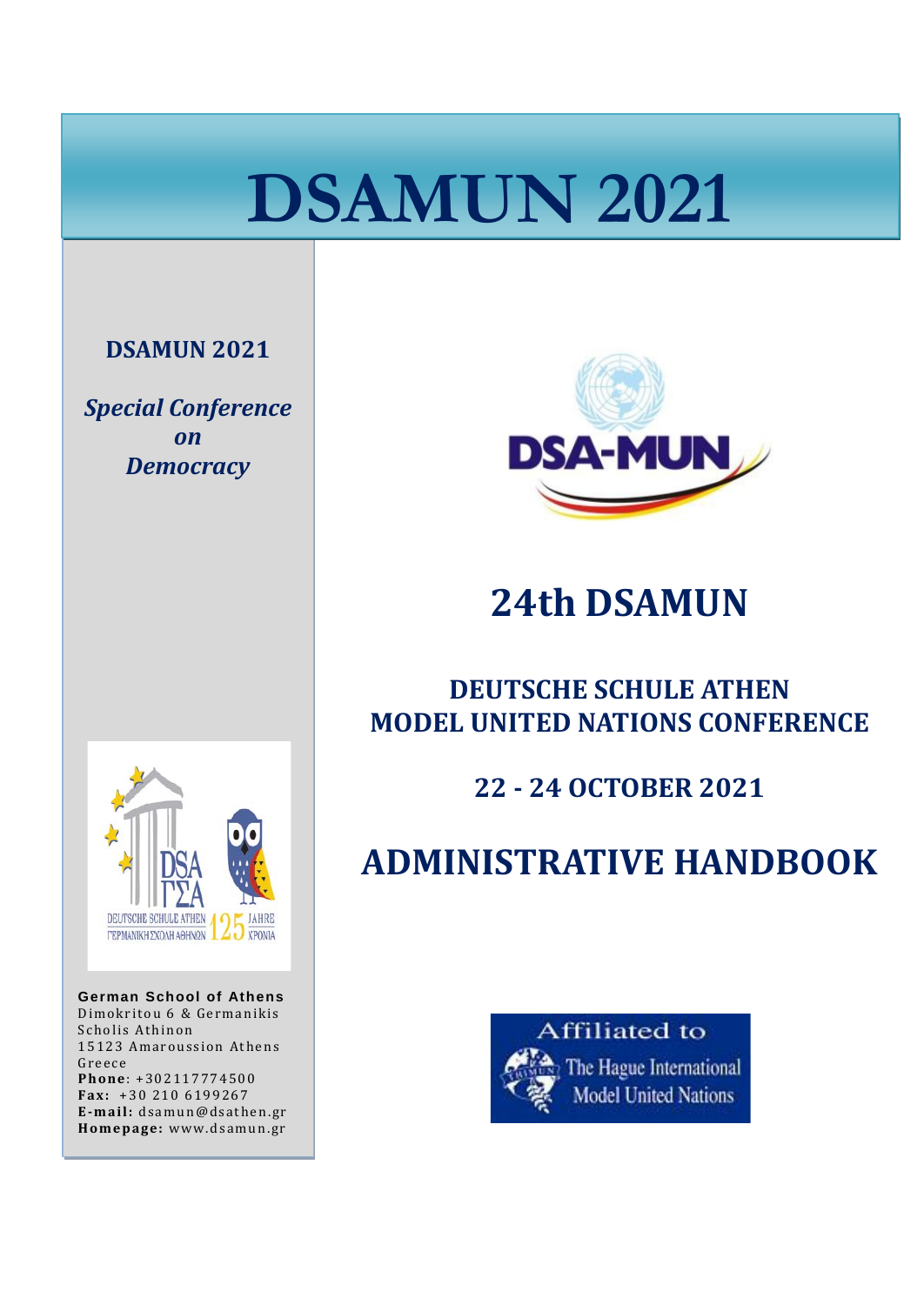#### **DSAMUN 2021 Secretariat**

| <b>Secretary General</b>                                  | Panagiota (Penny) Dimitrakopoulou |
|-----------------------------------------------------------|-----------------------------------|
|                                                           |                                   |
| <b>Deputy Secretary General</b>                           | Fragiskos Nistikakis              |
|                                                           |                                   |
| <b>Deputy Secretary General</b>                           | <b>TBA</b>                        |
|                                                           |                                   |
| <b>President of the General</b><br><b>Assembly</b>        | Antonis Chronis                   |
|                                                           |                                   |
| <b>Deputy President of the</b><br><b>General Assembly</b> | Katerina Gerantoni                |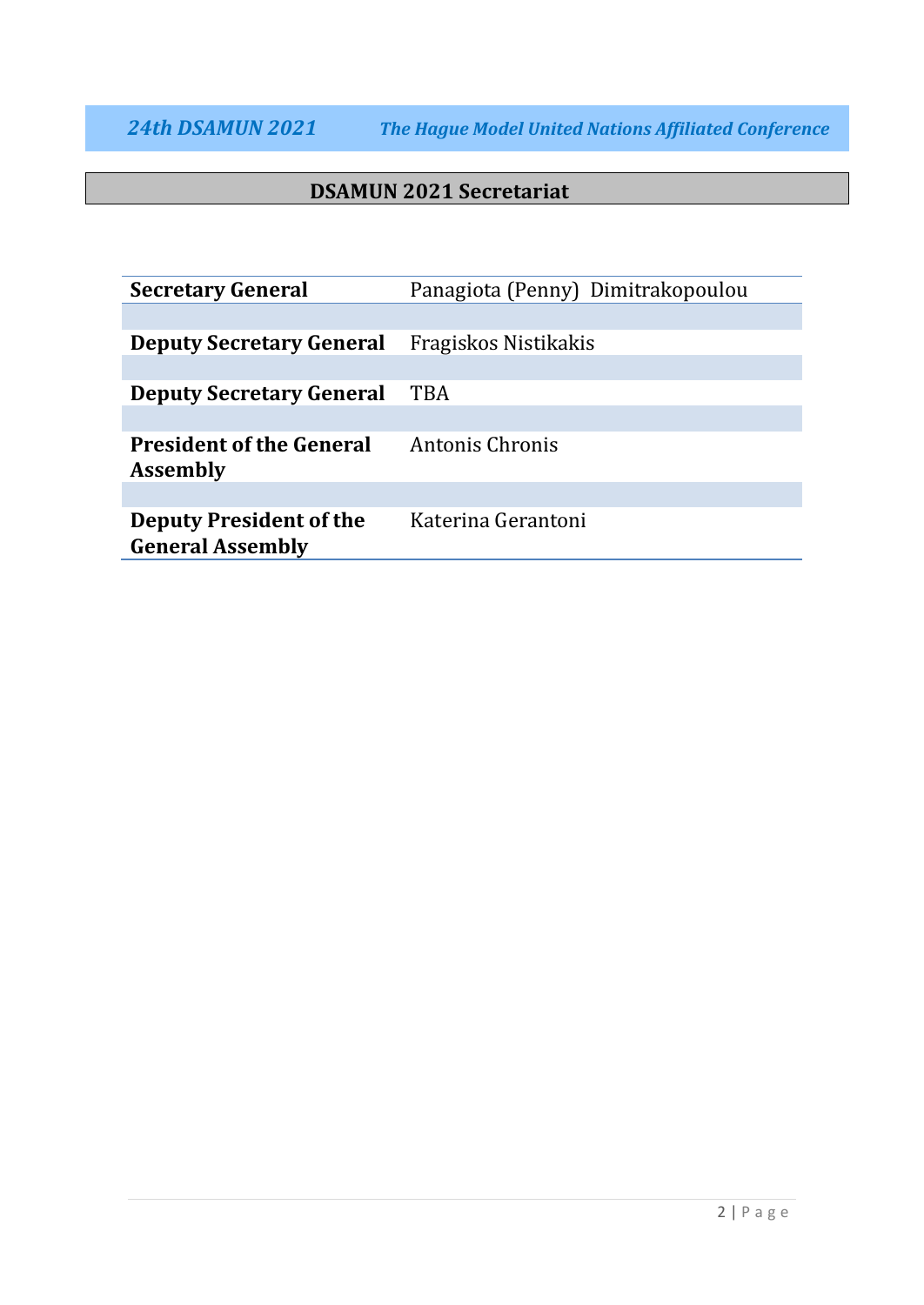#### **DSAMUN 2021 Secretariat**

Esteemed DSAMUN Participants,

My name is Panagiota Dimitrakopoulou and during the the 24th annual session of Deutsche Schule Athen Model United Nations, I will have the utmost honor to serve as the Secretary General.

Currently I am a student of the 11th grade in the German School of Athens and I have had a fascination with Model United Nations since the 8th grade. MUN has not only helped me broaden my horizons when it comes to international issues, but also has assisted me in creating memorable moments. Having that said it is fair to say that MUN is not just exercising your political knowledge or challenging your debating skills, it is a fully rounded experience. After having attended a total of 25 conferences both nationally and internationally, I along with my fellow Secretariat Members, are sure that we will be able to provide you with a memorable but mostly constructive experience.



I am fervently looking forward to meeting all of you in October! Sincerely,

Panagiota Dimitrakopoulou, Secretary General

Dear DSAMUN participants,

My name is Antonis Chronis, as of now I am a student of the 11th grade at the DSA and I will have the utmost honor to serve as the President of the General Assembly in the 24th annual Deutsche Schule Athen Model United Nations conference.

I believe Model United Nations is a tremendous opportunity that every student can and should grasp. It will allow participants to develop the importance of collaboration, debate and decision making, while a broader perception of international politics is also as important.

Having participated in about 22 conferences in total I have learned what constitutes a successful and fun conference. Hence, my fellow Secretariat members and myself can assure that the 24th session of the DSAMUN will remain an unforgettable experience for all!

I am looking forward to meeting you at the conference! Sincerely,

Antonis Chronis, President of the General Assembly

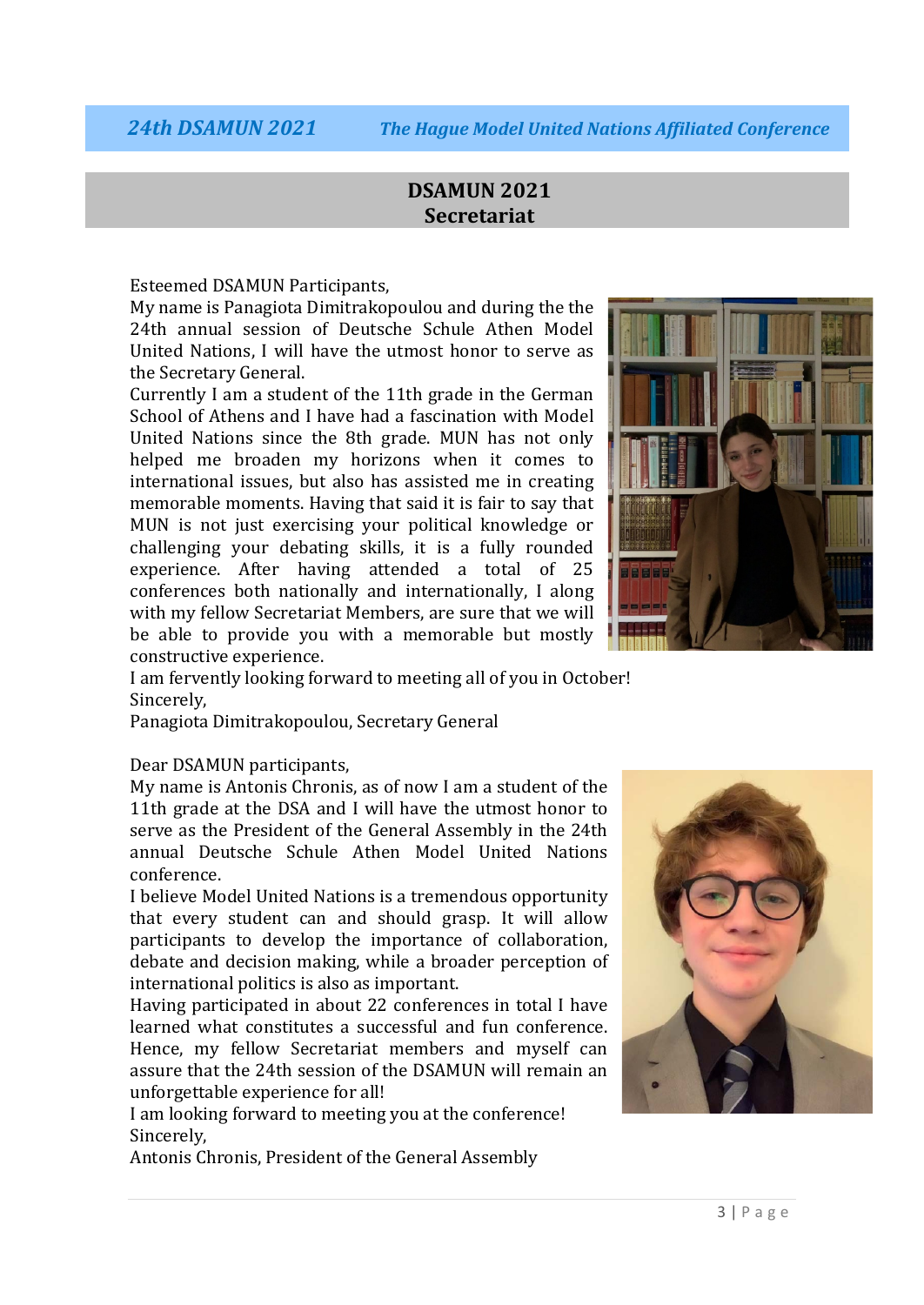Esteemed DSAMUN participants,

My name is Katerina Gerantoni, I am attending the 11th grade at the German School of Athens and I have the utmost honor to serve as the Deputy President of the General Assembly (DPGA) in the 24th annual DSAMUN.

In my opinion Model United Nations is one of the best extracurricular activities one can partake in during their school years since it provides individuals with a more brighter outlook on topics of international politics, enhances one's public speaking skills and several other benefits.

I entered the world of MUN a little more than 4 years ago, when I initially joined to improve my english. After attending about 20 conferences both nationally and internationally I have learned that the world of MUN is full of like-minded individuals, some of which I have created unforgettable memories with and I am happy to call my friends.



As far as the conference is concerned I, and my fellow Secretariat members will do our best to provide every participant with a memorable experience and organize yet another unforgettable DSA MUN.

Can't wait to meet you all in October! Sincerely,

Katerina Gerantoni, Deputy President of the General Assembly

Esteemed MUN Participants and Advisors,

My name is Fragiskos Nistikakis and as I am currently 17 years old, I am attending the 11th class of the German School of Athens (DSA). It is my honor to serve and represent my school as the Deputy Secretary General (DSG) of this year's DSA MUN Conference.

Despite it's intimidating nature, the Model United Nations should be seen as an opportunity for improvement. Throughout my MUN career, I've participated in over 17 conferences and I have never regretted any of those participations. The outcome of my work was always rewarding.

As a member of the Secretariat team, I would like to assure all participants that we are going to set the creation of an environment suitable for fruitful debate and decision-making as our primary goal. With being said, I would like to urge all to participate and assist us in the implementation of a conference meeting the DSA standards.

I am looking forward to meeting and cooperating with you during the conference and its preparation! Sincerely,

Fragiskos Nistikakis, Deputy Secretary General

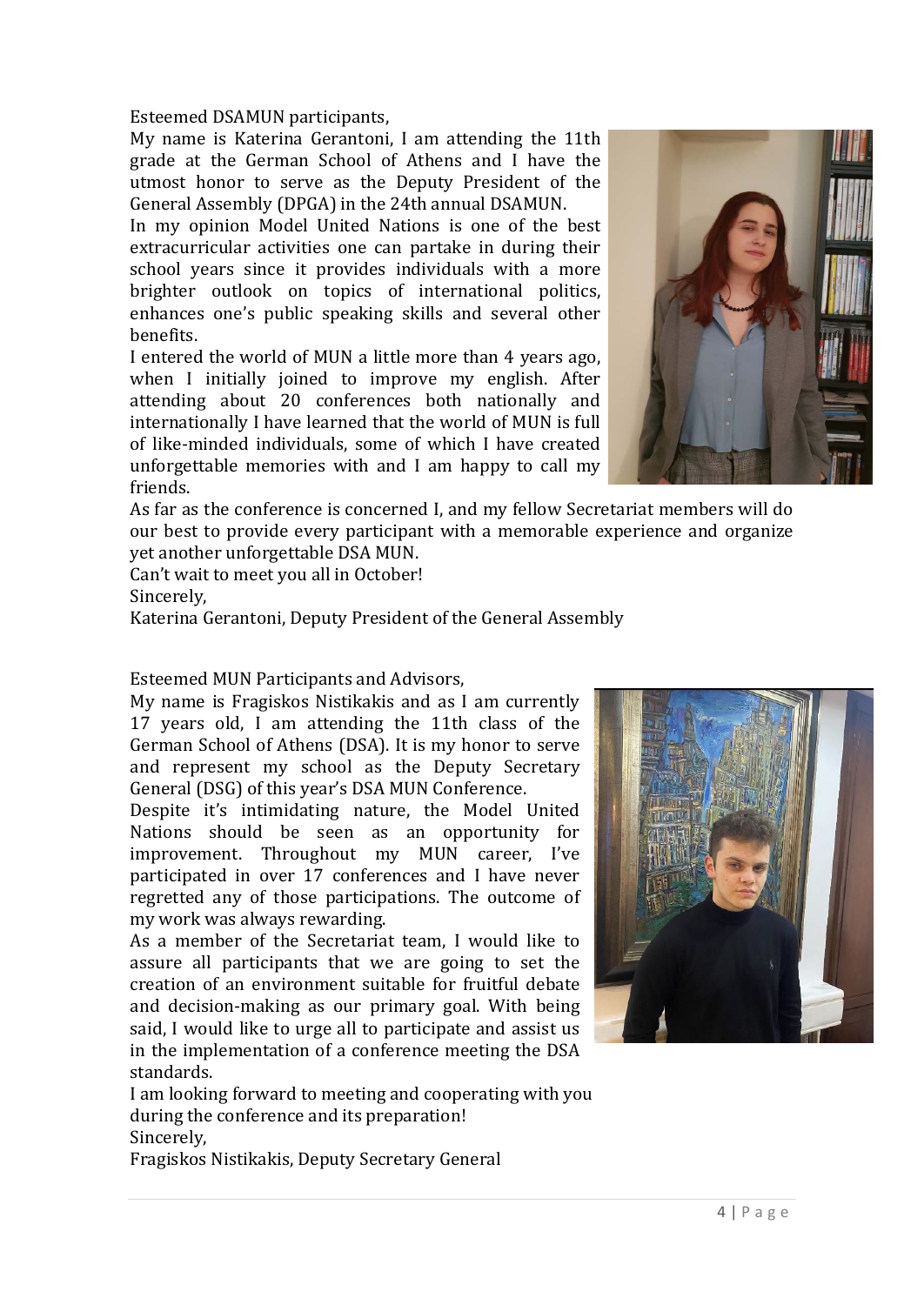#### **Important!**

The DSAMUN 2021 Secretariat is looking dedicated students who believe they can fulfill the following roles:

#### **Deputy Secretary General President of the ICJ**

Candidates should send a application letter to the DSAMUN 2021 Secretariat [\(secretariatdsamun@gmail.com](mailto:secretariatdsamun@gmail.com) and **cc:** [stamou@dsathen.gr\)](mailto:stamou@dsathen.gr), by **March 15**.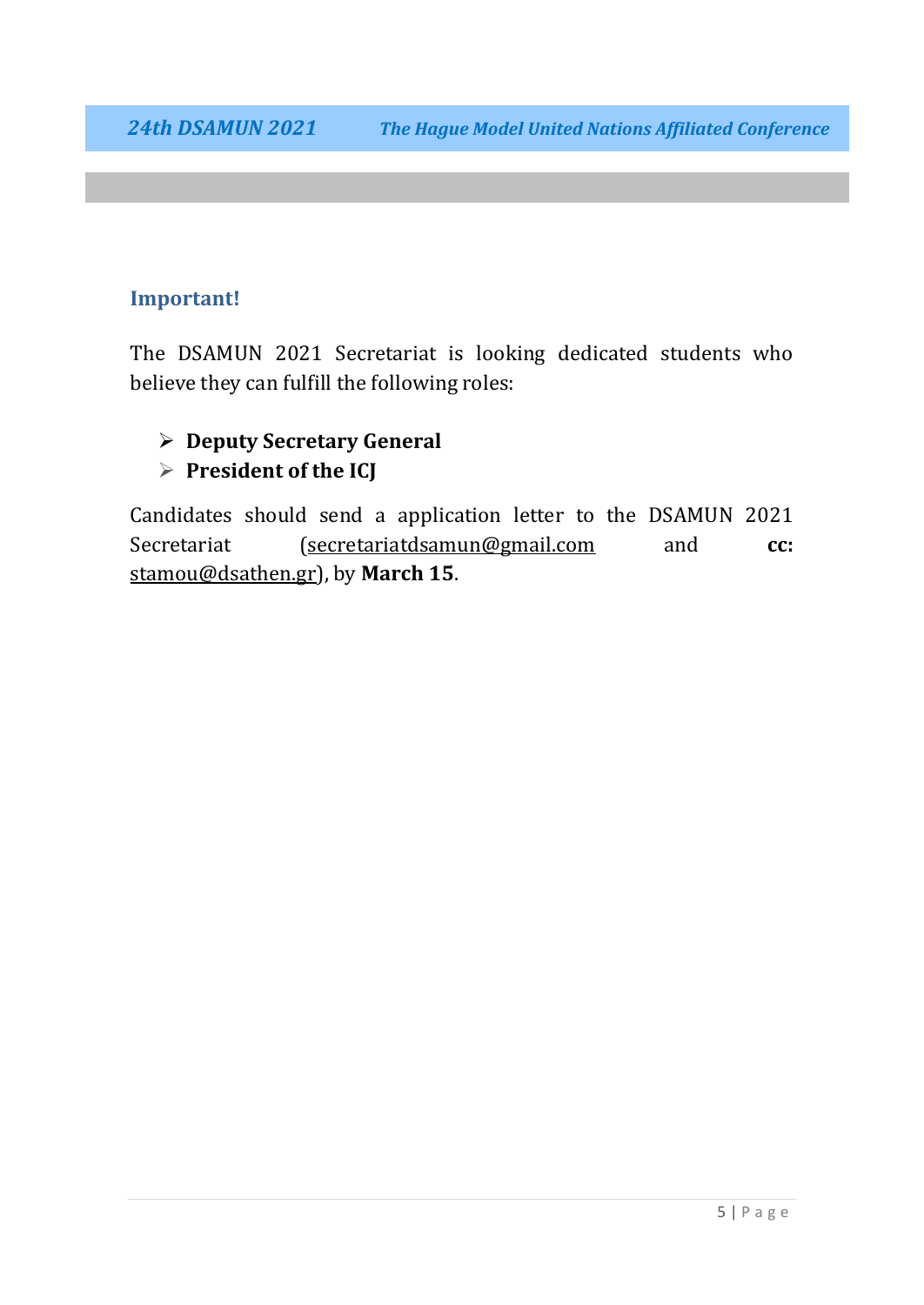#### **Registration**

In order to register for our conference, please visit our website: [https://www.dsamun.gr](https://www.dsamun.g/) .



There you may find the **school registration form (Form I & Form II)** and the **special application forms** for students who are interested in special positions (Student Officers, ICJ-judges, advocates). Advisor recommendation is required.

Also, students can apply as a member of the **MUN-light Press Team**. Advisor recommendation is required here as well.



DSAMUN Registration system will open as of **February 25, 2021**.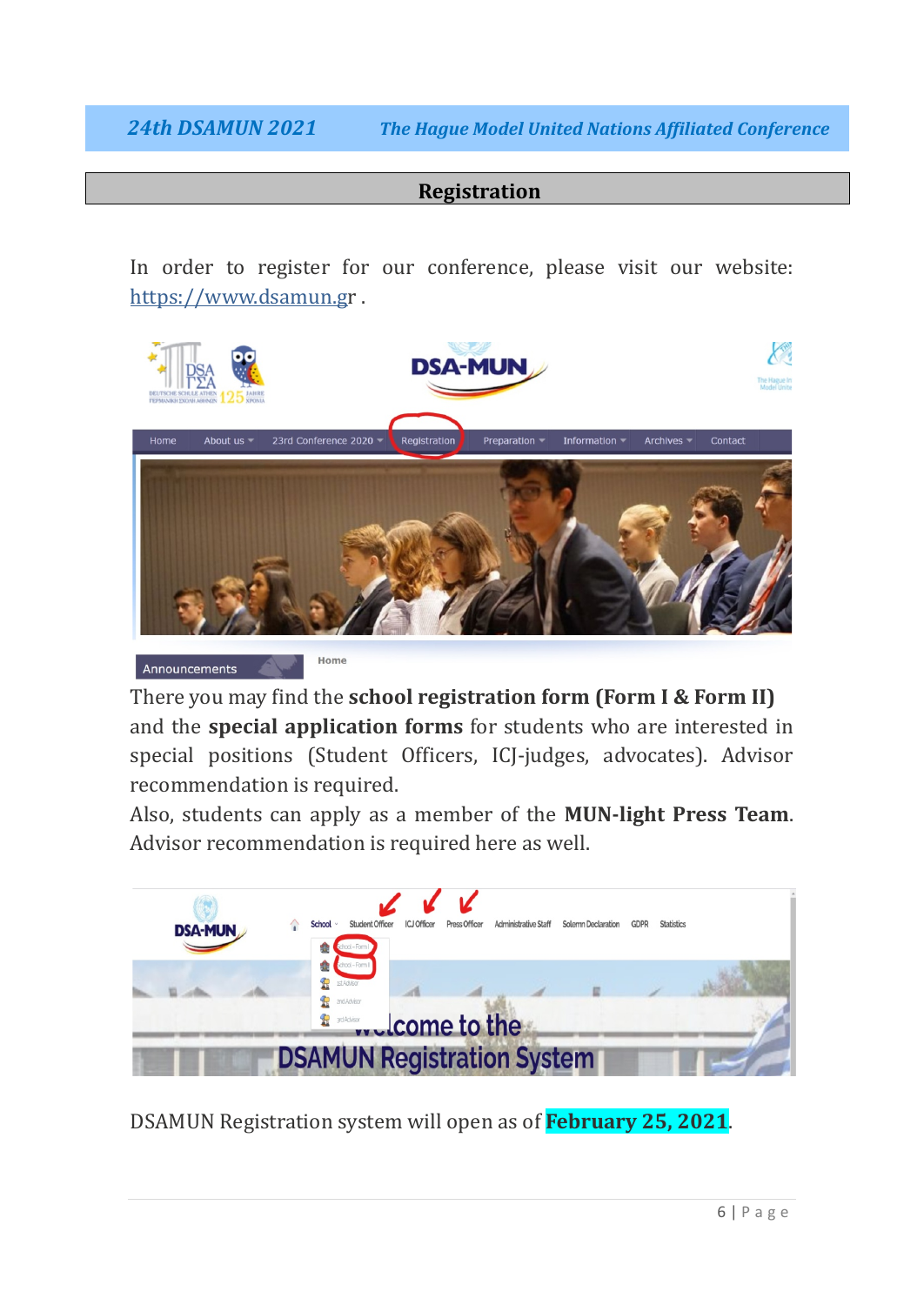#### **Fees**

#### **Fees:**

| <b>Delegation</b>  | 90€ |                  |
|--------------------|-----|------------------|
| <b>Delegate</b>    | 80€ | (includes lunch) |
| Judge/Advocate     | 80€ | (includes lunch) |
| <b>MUN Advisor</b> | 80€ | (includes lunch) |

**\*In case of an online DSAMUN 2021 Conference:**

| <b>Delegate</b>    | 20E |
|--------------------|-----|
| Judge/Advocate     | 20€ |
| <b>MUN Advisor</b> | 20€ |

#### **Payment:**

**A non-refundable deposit of 100€** must accompany **School Application Form I** until **June 15, 2021**.

| <b>Beneficiary:</b>    | <b>German School Society of Athens</b> |
|------------------------|----------------------------------------|
|                        |                                        |
| <b>Account Number:</b> | 074641202                              |
| <b>Bank Code:</b>      | 50070010                               |
| <b>Bank:</b>           | Deutsche Bank, Frankfurt a.M.          |
| IBAN:                  | DE75 5007 0010 0074 6412 02            |
| BIC:                   | <b>DEUTDEFFXXX</b>                     |
| <b>Reference:</b>      | <b>DSAMUN</b>                          |

**Greek schools** can make the necessary bank transfer to:

| <b>Beneficiary:</b> | <b>Deutsche Schule Athen</b>       |
|---------------------|------------------------------------|
|                     | Account Number: 110-00-2002-000634 |
| <b>Bank:</b>        | Alpha Bank Psychiko                |
| IBAN:               | GR4901401100110002002000634        |
| BIC:                | <b>CRBAGRAAXXX</b>                 |
|                     |                                    |

**All fees** must accompany **School Application Form II** until **September 20, 2021**.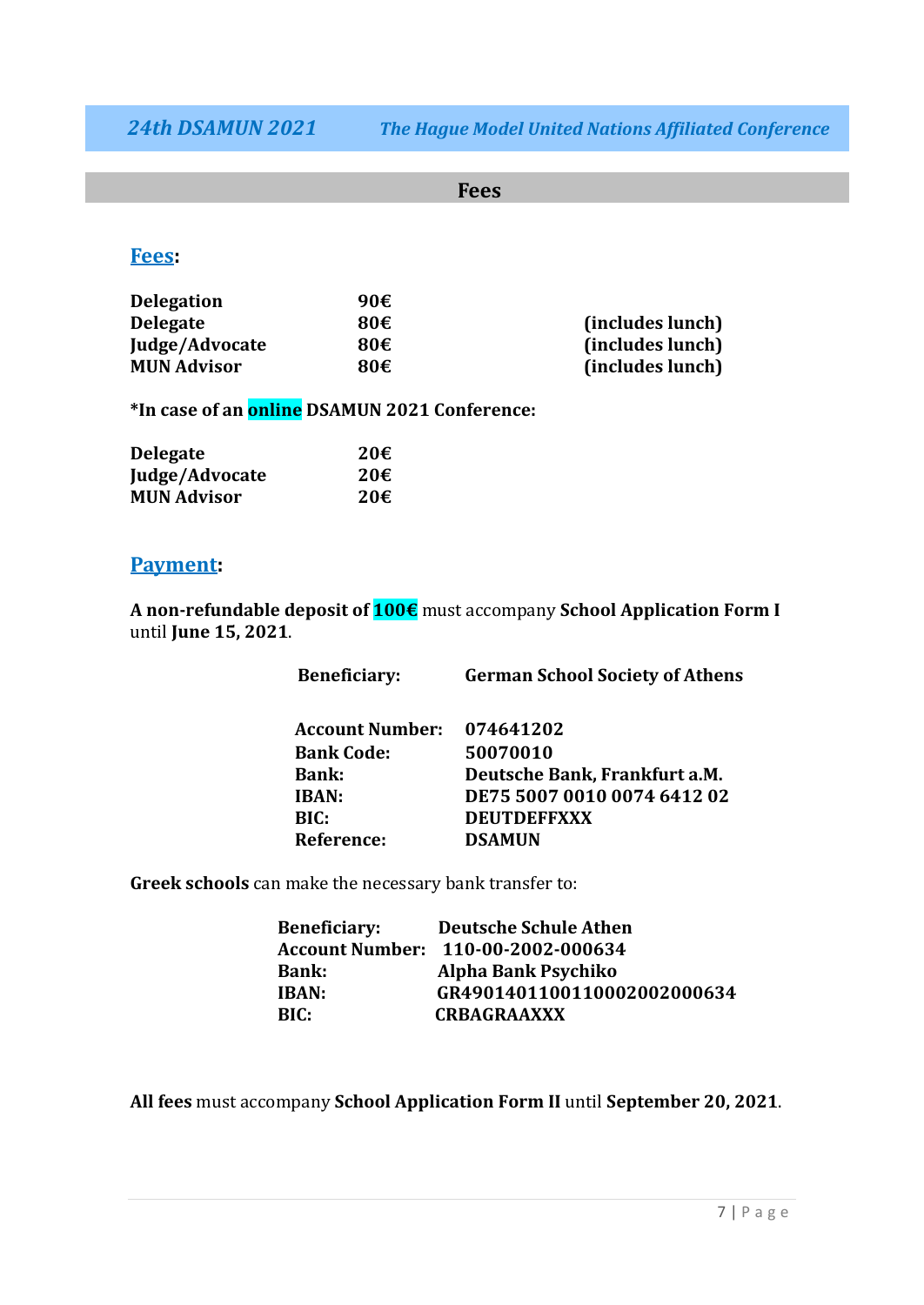#### **Accommodation**

#### **Accommodation:**

With respect to your stay in Athens we may recommend the following hotels, although we do not offer a "special agreement" as an organizing team; bookings are made by each school individually and on your own responsibility.

#### • **Athens Habitat**

5 Saronikou & Lagadion 15125 Marousi Athens, Greece Tel: +30 210.6842967 \*near Deutsche Schule Athen

#### • **CIVITEL OLYMPIC HOTE**L

2a Kifissias Avenue 151 25 Maroussi, Attica, Greece Tel.: +302106801900 E-mail: [olympic@civitelhotels.com](mailto:olympic@civitelhotels.com) \*near Deutsche Schule Athen

#### • **President Hotel**

Κifisias 43. – Αthens – Greece 115 23 Τ: (+30) 210 6989000 F: (+30) 210 6924900 E : [president@president.gr](mailto:president@president.gr) Reservations Department [reservations@president.gr](mailto:reservations@president.gr) \*use Bus Line 550 to DSA

#### • **ESPERIA PALACE**

22 Stadiou St., Athens, Greece GR-105 64 +44 113 467 9515 [support@booked.net](mailto:support@booked.net) \*Athens city centre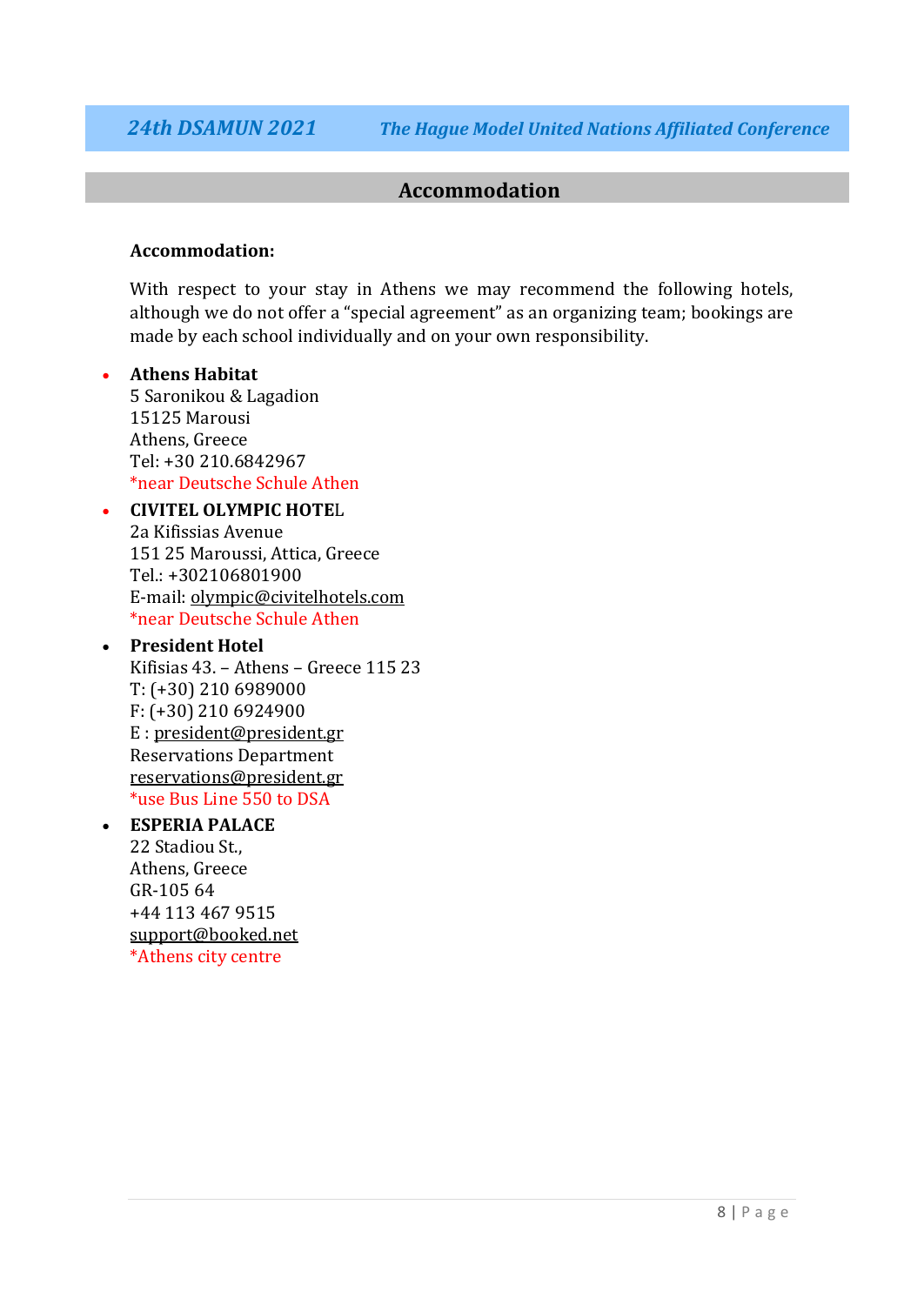### **Deadlines**

### **Important Deadlines!**

| <b>REGISTRATION</b>                                                          | <b>DEADLINE</b>  |
|------------------------------------------------------------------------------|------------------|
| <b>DSG &amp; PRESIDENT ICJ</b>                                               | <b>MARCH 15</b>  |
| <b>STUDENT OFFICER</b><br><b>APPLICATION</b>                                 | <b>APRIL 15</b>  |
| <b>ICJ OFFICER APPLICATION</b>                                               | <b>APRIL 15</b>  |
| <b>SCHOOL APPLICATION FORM I</b><br><b>&amp; PAYMENT</b>                     | <b>JUNE 15</b>   |
| <b>COUNTRY ALLOCATION</b>                                                    | <b>JUNE 25</b>   |
| <b>SCHOOL APPLICATION (FORM</b><br>II) & PAYMENT OF REMAINING<br><b>FEES</b> | <b>SEPTEMBER</b> |

**20**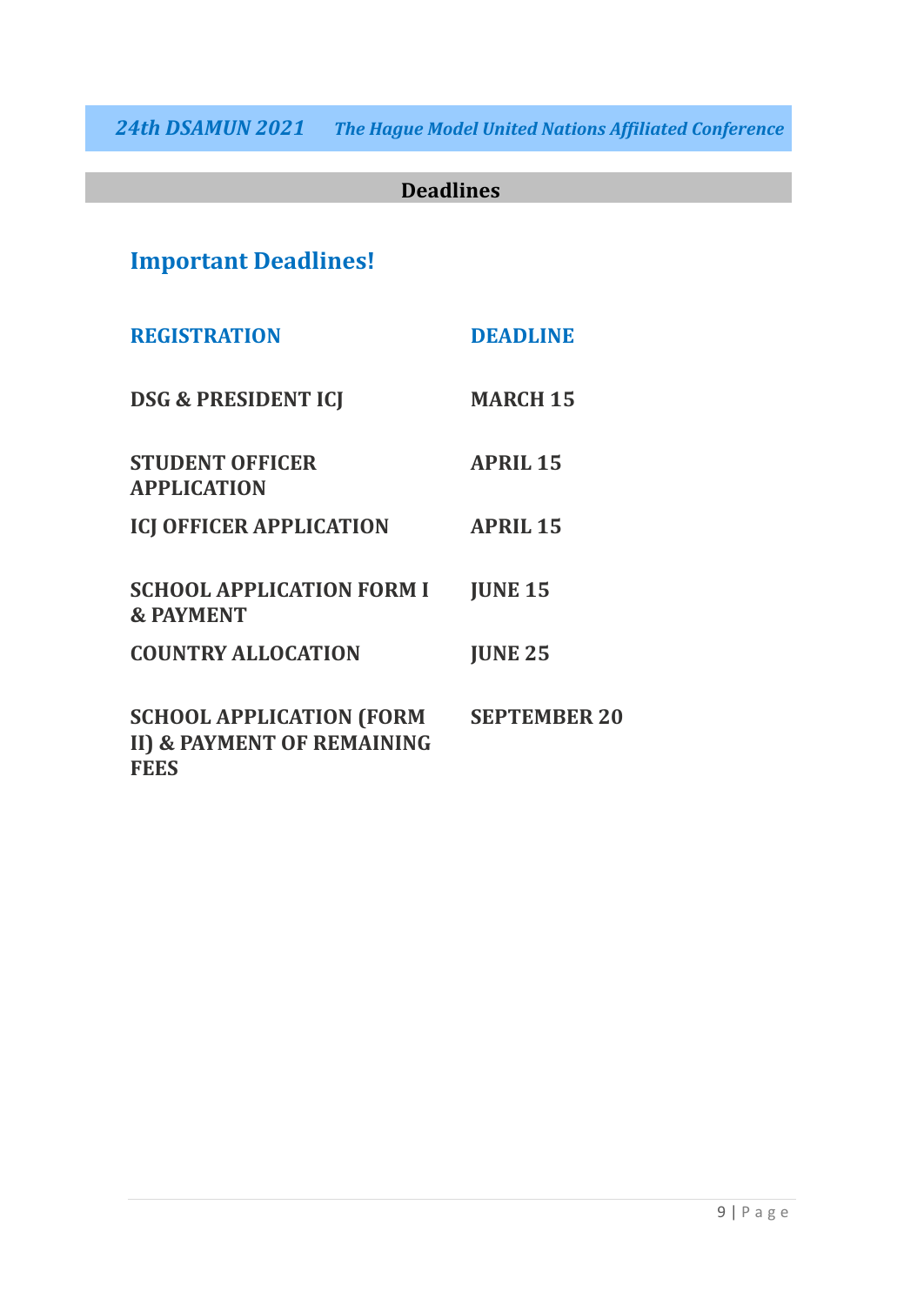#### **Programme**

#### *Thursday 21 October*

15.30-17.00 Chair workshop at DSA (**mandatory** for all Student Officers)

#### *Friday 22 October*

| 09:30-10:00 Lobbying | 09:00-09:30 Registration (Foyer)                 |
|----------------------|--------------------------------------------------|
|                      | 09:30-10:00 Advisors Meeting (Atrium)            |
|                      | 10:00-10:30 Seating (AULA)                       |
|                      | 10:30-12:00 Official Opening Ceremony (AULA)     |
|                      | 12:00-17:00 All committees in session            |
| 13.00-14.00 Lunch    |                                                  |
|                      | 15:00-17:00 Approval Panel in operation          |
|                      | 15:30-17:00 Lobbying, final Draft of Resolutions |

#### *Saturday 23 October*

| 09:00-10:00 Lobbying |
|----------------------|
|                      |
|                      |
|                      |
|                      |
|                      |
|                      |

- 09:30-15:00 Approval Panel in operation
- 10:00-12:30 Committees, SC and ICJ in session
- 12:30-13:30 Lunch
- 13:30-13:45 Group photograph
- 13:45-16:00 Committees, SC and ICJ in session

#### *Sunday 24 October*

- 09:00-11:00 Committees in session
- 09:00-15:00 SC, ECOSOC, Special Conference, ICJ and Youth Assembly in session
- 11:00-12:45 General Assembly in session
- 12:00-14:00 Lunch available for SC, ECOSOC, Special Conference, ICJ and Youth Assembly
- 12:45-13:30 Lunch available for GA committees
- 13:30-15:00 General Assembly in session
- 15:00-16:30 Closing Ceremony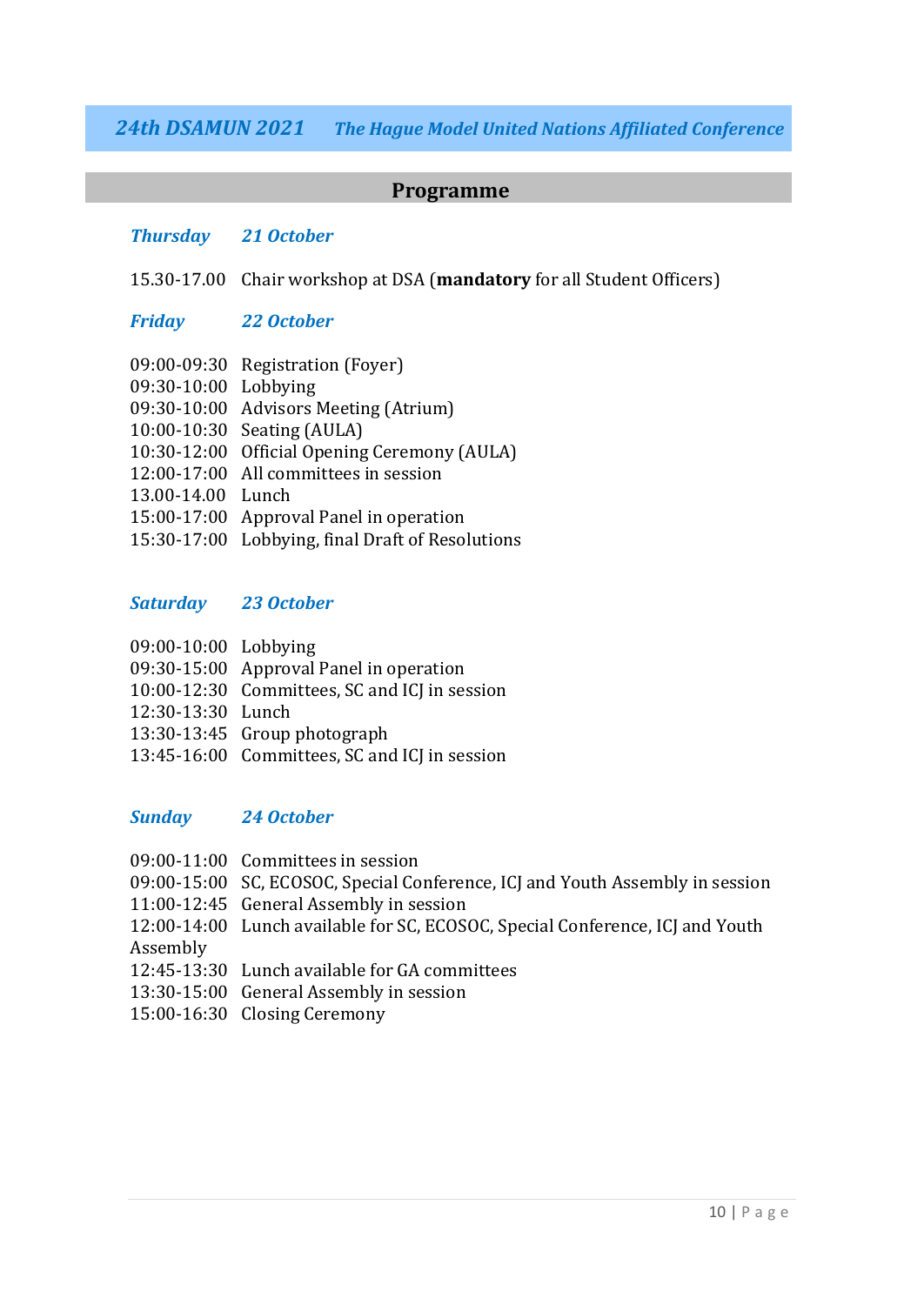#### **Provisional Agenda**

#### **Disarmament and International Security Committee (GA1)**

- 1. Redefining cyber security in the midst of 5G development
- 2. Addressing the issue of state-owned technology developers operating in other countries
- 3. Combating maritime piracy in the Malaccan strait

#### **Social, Humanitarian and Cultural Committee (GA3)**

- 1. Preventing the violation of Human Rights in Eritrea
- 2. Addressing the impact of COVID-19 on gender inequality in the labor market and gender-role attitudes
- 3. Human Rights violations by policing organs in Nigeria

#### **Special Political and Decolonization Committee (GA4)**

- 1. The current political situation in Kyrgyzstan
- 2. Preventing radicalization in refugees camps
- 3. Promoting Sustainable Foreign Investment in Formerly Colonized States

#### **Legal Committee (GA6)**

1.Establishing an international legal framework for intelligence agencies

2. Criminal Accountability of U.N. Officers

3. Establishing rules and regulations against discriminatory imprisonment and racial profiling

#### **Environmental Committee**

1. Monitoring and mitigating the potential adverse effects and benefits of modern biotechnology

2. Measures to prevent mass migration linked to air pollution

3. The question of implementing stronger animal rights in regard to their use in product testing and cloning

4. Promoting the development of sustainable transportation infrastructure

#### **Security Council (SC)**

1. The issue of Counter- terrorism: tackling possible gaps and challenges since the adoption of resolution 1373

2. Considering an arms embargo and other measures to prevent a resurgence of violence in South Sudan

3. *open*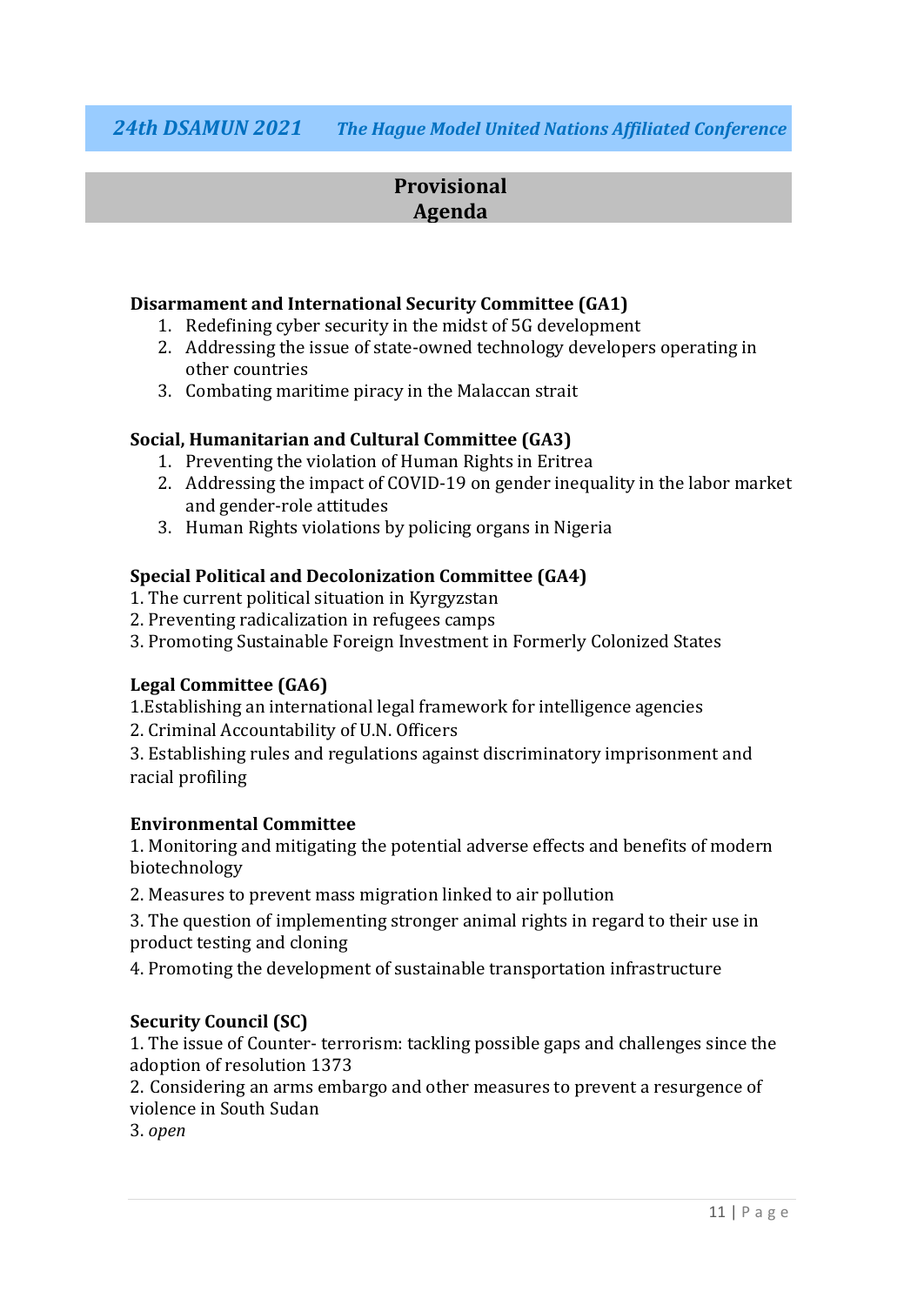#### **Economic and Social Council (ECOSOC)**

1.Decresing the economic dependence of developing countries on illegal drug production and trade

2. Measures to promote market activity and economic resilience of landlocked developing countries

3. Broadening the economic scope of the female workforce in India

4. Preventing the COVID-19 crisis from becoming a food crisis

#### **International Court of Justice**

*To be announced*

#### **Special Conference on Democracy**

1. The impact of social media in the realm of politics

2. Addressing the democratic deficit during emergency like the coronavirus pandemic

3. Building democratic governance by expanding access to justice

4. Promoting participation of adolescents in decision-making

#### **Youth Assembly**

1. Tackling the issue of overconsumption

2. Limiting online misinformation

3. Preventing gang participation among youth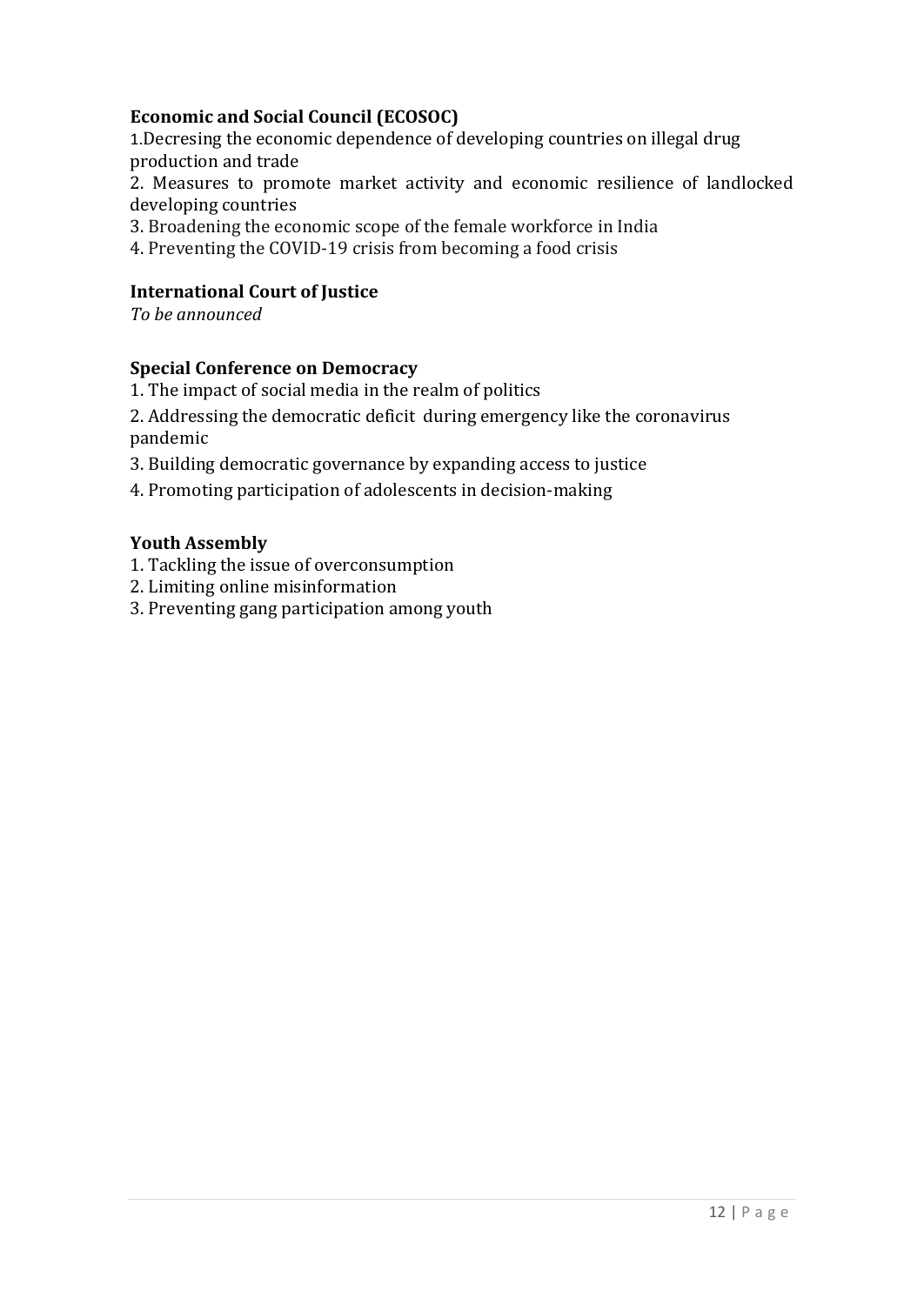#### **DSAMUN Country List**

| Afghanistan (ECO)                 | Finland (ECO)                       | New Zealand                             | Switzerland (ECO)                             |
|-----------------------------------|-------------------------------------|-----------------------------------------|-----------------------------------------------|
| Albania                           | France (ECO) (SC)                   | Nicaragua (ECO)                         | Syrian Arab Republic                          |
| Algeria                           | Gabon (ECO)                         | Niger (SC)                              | Tajikistan                                    |
| Andorra                           | Gambia                              | Nigeria (ECO)                           | Thailand                                      |
| Angola                            | Georgia                             | North Macedonia                         | Tunisia (SC)                                  |
| Antigua and Barbuda Germany (ECO) |                                     | Norway (SC) (ECO)                       | Turkey                                        |
| Argentina (ECO)                   | Ghana                               | Oman                                    | Turkmenistan (ECO)                            |
| Armenia(ECO)                      | Greece                              | Palestine                               | Ukraine (ECO)                                 |
| Australia(ECO)                    | Guatemala (ECO)                     | Pakistan (ECO)                          | <b>United Arab Emirates</b>                   |
| Austria (ECO)                     | Guinea                              | Panama (ECO)                            | <b>United Kingdom</b><br>(ECO) (SC)           |
| Azerbaijan                        | Guinea Bissau                       | Paraguay (ECO)                          | <b>United States of</b><br>America (ECO) (SC) |
| <b>Bahamas</b>                    | Hungary                             | Peru                                    | Uruguay                                       |
| <b>Bahrain</b>                    | Iceland                             | Philippines                             | Venezuela                                     |
| Bangladesh (ECO)                  | India (SC)                          | Poland                                  | Viet Nam (SC)                                 |
| <b>Belarus</b>                    | Indonesia (ECO)                     | Portugal (ECO)                          | Yemen                                         |
| Belgium                           | (Islamic Republic of)<br>Iran (ECO) | Qatar                                   | Zambia                                        |
| Bolivia (ECO)                     | Iraq                                | Republic of Korea<br>(ECO)              | Zimbabwe (ECO)                                |
| Bosnia and                        |                                     |                                         |                                               |
| Herzegovina                       | Ireland (SC)                        | Romania                                 |                                               |
| Botswana (ECO)                    | Israel                              | <b>Russian Federation</b><br>(ECO) (SC) |                                               |
| Brazil (ECO)                      | Italy                               | Rwanda                                  |                                               |
| Bulgaria (ECO)                    | Jamaica (ECO)                       | St. Vincent and the<br>Grenadines (SC)  |                                               |
| <b>Burkina Faso</b>               | Japan (ECO)                         | Saudi Arabia (ECO)                      |                                               |
| Burundi                           | Jordan                              | Senegal                                 |                                               |
| Cambodia                          | Kazakhstan                          | Serbia                                  |                                               |
| Cameroon                          | Kenya (SC) (ECO)                    | Sierra Leone                            |                                               |
|                                   |                                     |                                         |                                               |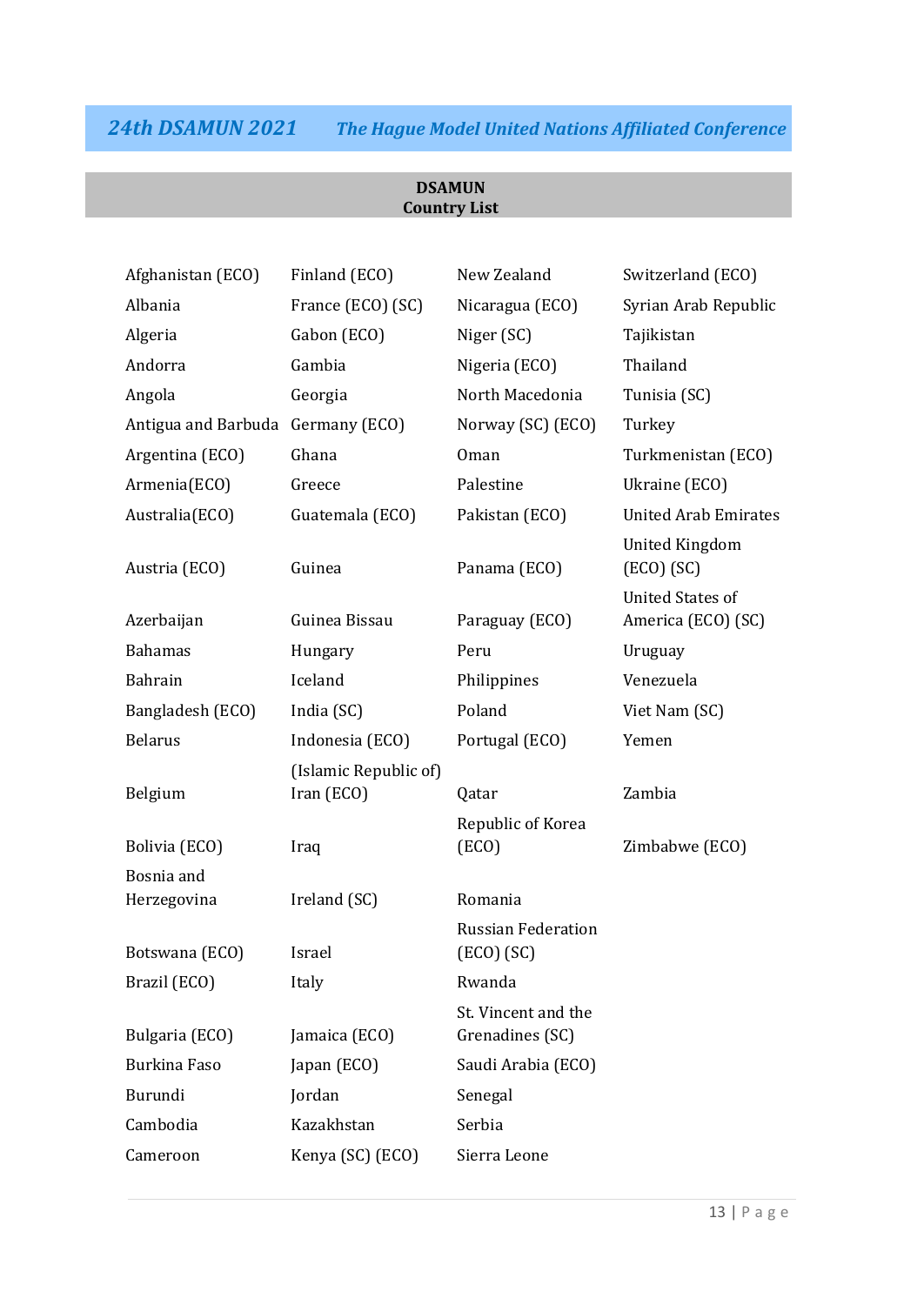| Canada (ECO)             |                   | Singapore                |
|--------------------------|-------------------|--------------------------|
| <b>Central African</b>   |                   |                          |
| Republic                 | Kuwait            | Slovakia                 |
| Chad                     | Kyrgyzstan        | Slovenia                 |
| Chile                    | Latvia (ECO)      | Solomon Islands<br>(ECO) |
| China (ECO) (SC)         | Lebanon           | Somalia                  |
| Colombia (ECO)           | Liberia (ECO)     | South Africa             |
| Costa Rica               | Libya(ECO)        | South Sudan              |
| Côte D'Ivoire            | Lithuania         | Spain (ECO)              |
| Croatia                  | Luxembourg (ECO)  | Saudi Arabia (ECO)       |
| Cuba                     | Madagascar (ECO)  | Senegal                  |
| Cyprus                   | Malawi            | Serbia                   |
| Czech Republic           | Malaysia          | Sierra Leone             |
| <b>DPR Korea</b>         | Mali (ECO)        | Singapore                |
| DR Congo (ECO)           | Malta             | Slovakia                 |
| Denmark                  | Marshall Islands  | Slovenia                 |
| Dominican Republic       | Mexico (SC) (ECO) | Solomon Islands<br>(ECO) |
| Ecuador                  | Monaco            | Somalia                  |
| Egypt (ECO)              | Mongolia          | South Africa             |
| <b>Equatorial Guinea</b> | Montenegro (ECO)  | South Sudan              |
| Eritrea                  | Mozambique        | Spain (ECO)              |
| Estonia (SC)             | Myanmar           | Sudan                    |
| Ethiopia                 | Netherlands (ECO) | Sweden                   |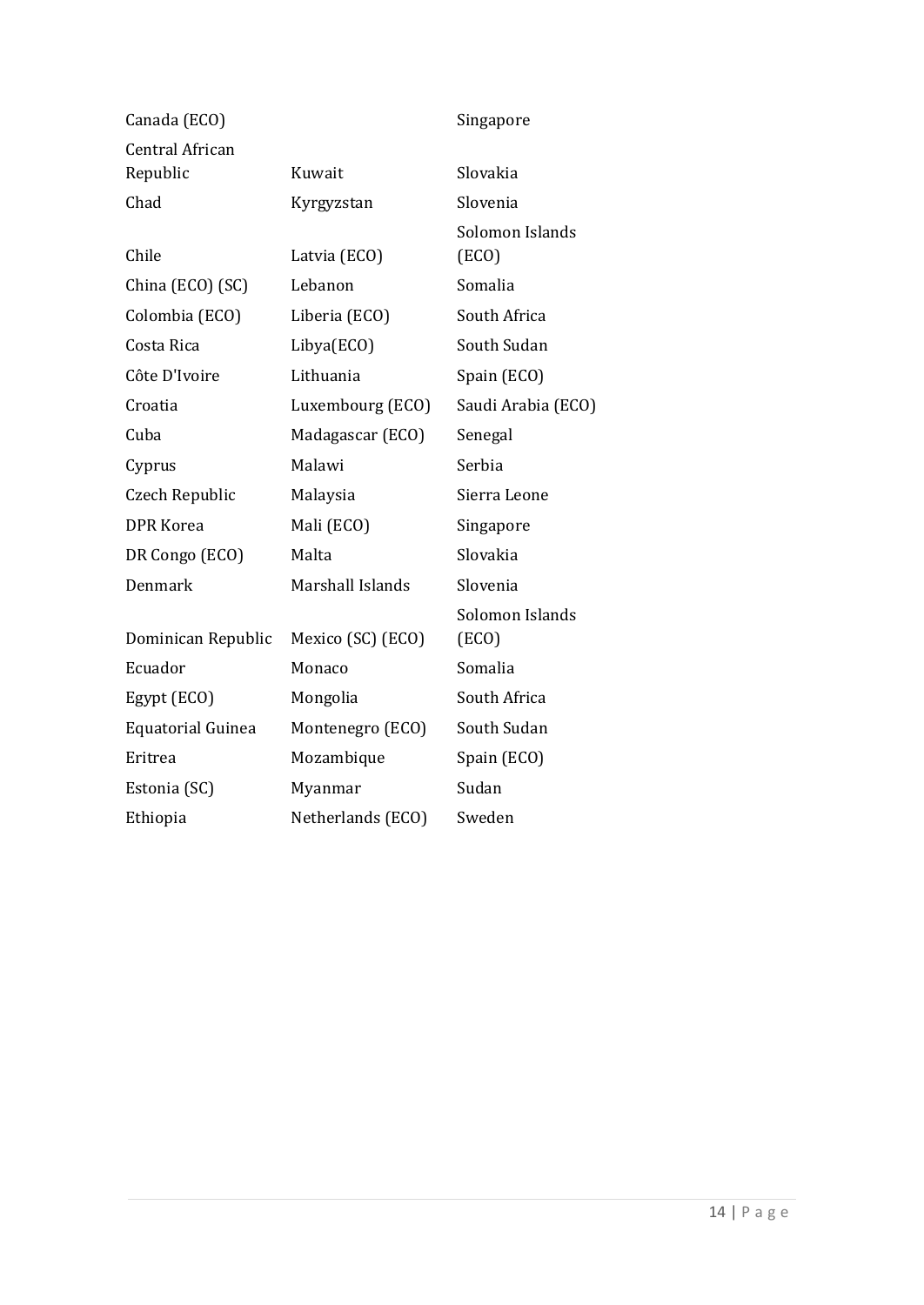#### **DSAMUN Country List**

#### **DSAMUN NON MEMBER STATES COMMITTEES**

**Palestine**: All Committees except for ECOSOC, SC

**Human Rights Watch**: Social, Humanitarian and Cultural Committee (GA3)

**Transparency International**: Legal Committee (GA6)

**United Nations Office for Disarmament Affairs (UNODA)**: Disarmament and International Security Committee (GA1)

**World Trade Organization (WTO)**: ECOSOC

**World Health Organization**: Social, Humanitarian and Cultural Committee (GA3) & ECOSOC

**International Labour Organization**: ECOSOC

Despite not being official member states of the UN they have full voting THIMUN privileges and they are very important for the discussion of various topics, and therefore their voice must be heard. They can sign and present resolutions.

The Security Council is an emergency organ. Delegates must be very well prepared and aware of the general situation of world politics as a crisis situation may occur which will need to be dealt with.

#### **All country delegations may have between 4 and 6 delegates (7 if the country is both in ECO and in SC).**

\*ECO = ECOSOC: Economic & Social Council \*SC= Security Council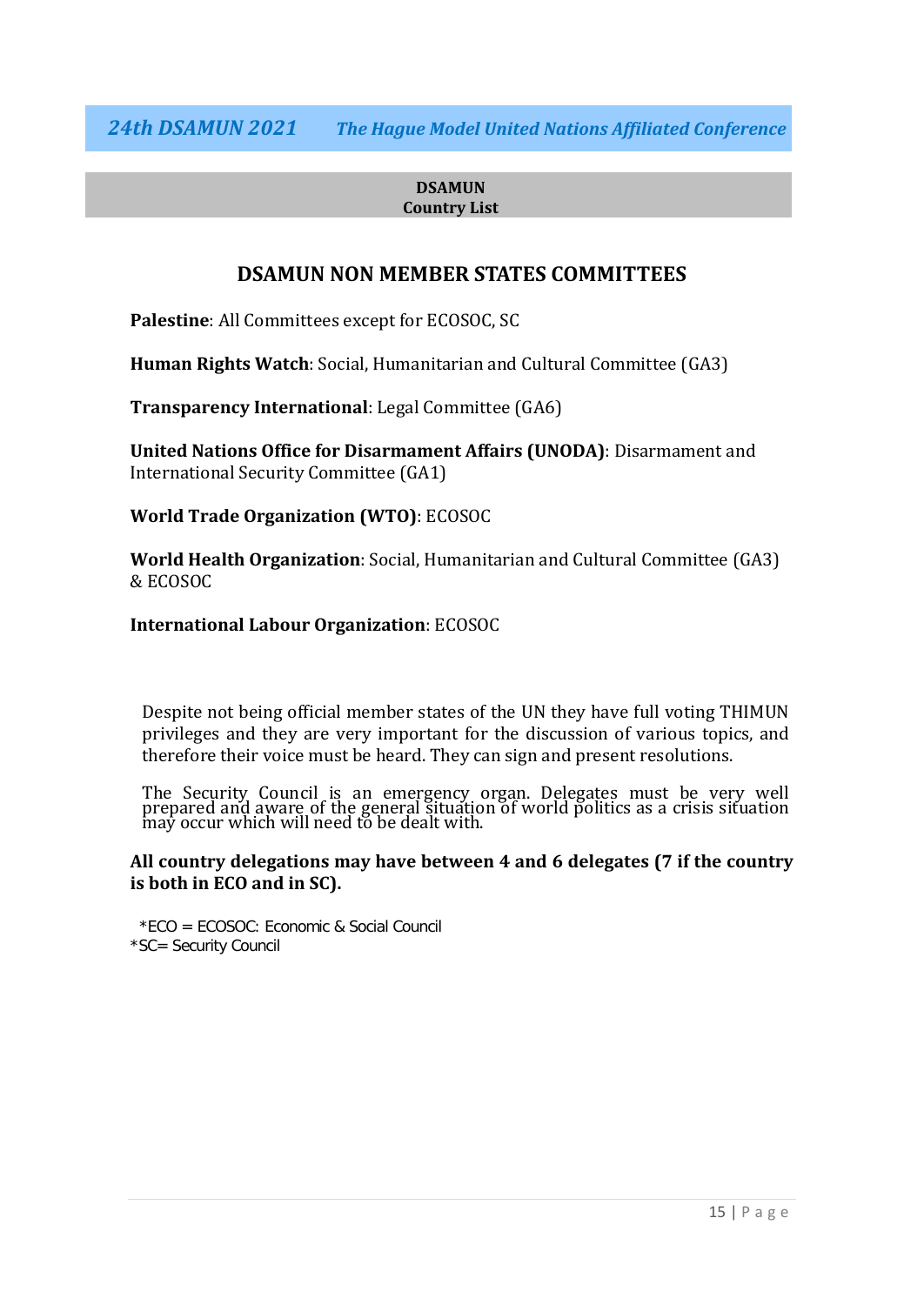|                                                                 | <b>Assembly</b><br><b>Meeting Rooms</b> |              |
|-----------------------------------------------------------------|-----------------------------------------|--------------|
| <b>General Assembly</b>                                         | Aula                                    | Ground floor |
| <b>Special Political and</b><br><b>Decolonization Committee</b> | 107                                     | 1st Floor    |
| <b>Disarmament and Security</b><br>Committee                    | 119                                     | 1st Floor    |
| Social Humanitarian and<br><b>Cultural Committee</b>            | 112                                     | 1st Floor    |
| <b>Environmental Committee</b>                                  | 113                                     | 1st Floor    |
| <b>Security Council</b>                                         | 114                                     | 1st Floor    |
| <b>ECOSOC</b>                                                   | 117                                     | 1st Floor    |
| <b>Special Conference</b>                                       | 116                                     | 1st Floor    |
| <b>Youth Assembly</b>                                           | 115                                     | 1st Floor    |
| <b>Legal Committee</b>                                          | 110                                     | 1st Floor    |
| <b>International Court of Justice</b>                           | 118                                     | 1st Floor    |
| <b>Photocopying (for Delegates)</b>                             | Library                                 | Ground floor |
| <b>Photocopying (for Staff)</b>                                 | Main entrance hall                      | Ground floor |
| <b>Approval Panel</b>                                           | Computer room 1                         | Ground floor |
| <b>Press Room</b>                                               | Computer room 2                         | Ground floor |
| <b>Staff Room</b>                                               | <b>Faculty Room</b>                     | Ground floor |
| <b>Information Desk</b>                                         | Main entrance hall                      | Ground floor |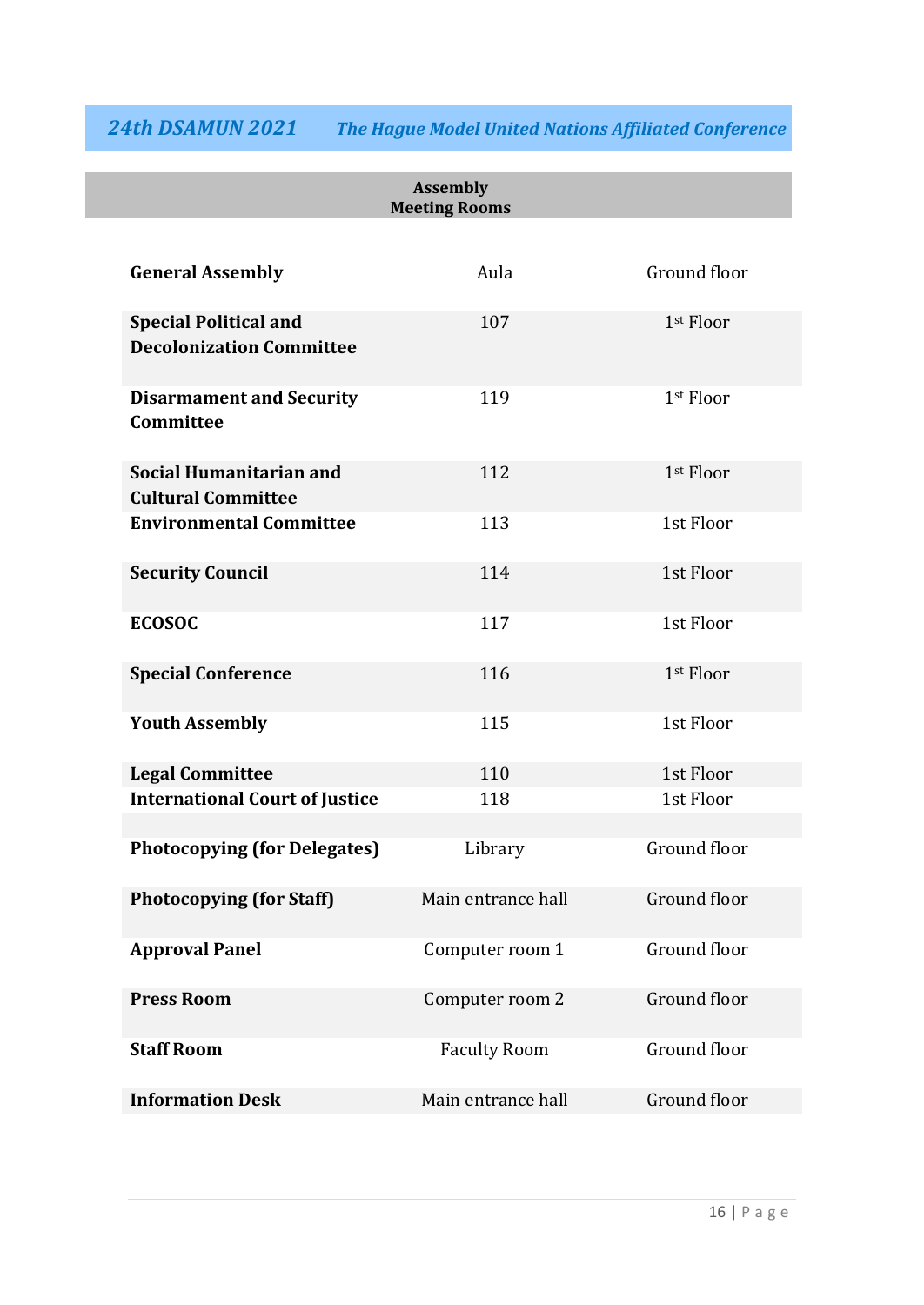#### **Important Information**

#### **General Rules of Conduct**

It is assumed by virtue of the fact that participants are here for a serious programme that they are mature enough to respect others and to provide a framework within which all MUN participants can operate, with each action in good taste and appropriate to the primary purpose of their being here. Failure to follow these simple guidelines may result in schools not being invited to future sessions.

#### **Dress Code**

As a serious simulation, DSAMUN expects personal appearance to be appropriate for a professional setting. Participants should not wear clothing, jewellery, or accessories which are distracting, inappropriate, or which may call attention to themselves – either individually or as a group.

Inappropriate dress includes, but is not limited to:

- Sports shoes & denim clothes
- National costume or military attire

Boys should be dressed in a formal suit, shirt, tie, or similar alternative i.e. blazer or jacket with formal trousers. Girls should be dressed equally formally in suits, smart separates (whether trousers or skirts) or dresses. Low necklines and/or short skirts are not considered appropriate.

#### **PREPARATORY MEETINGS AND LOBBY ON THURSDAY and FRIDAY STUDENT OFFICERS: PREPARATORY MEETING ON THURSDAY:**

The student officers will meet for a preparatory meeting where they will get to know the DSAMUN procedures during our conference. This preparatory meeting is mandatory (DSA Library).

#### **BRIEFING**

There will be a briefing for all the student officers before and after the committees' session which will take approximately half an hour (AULA).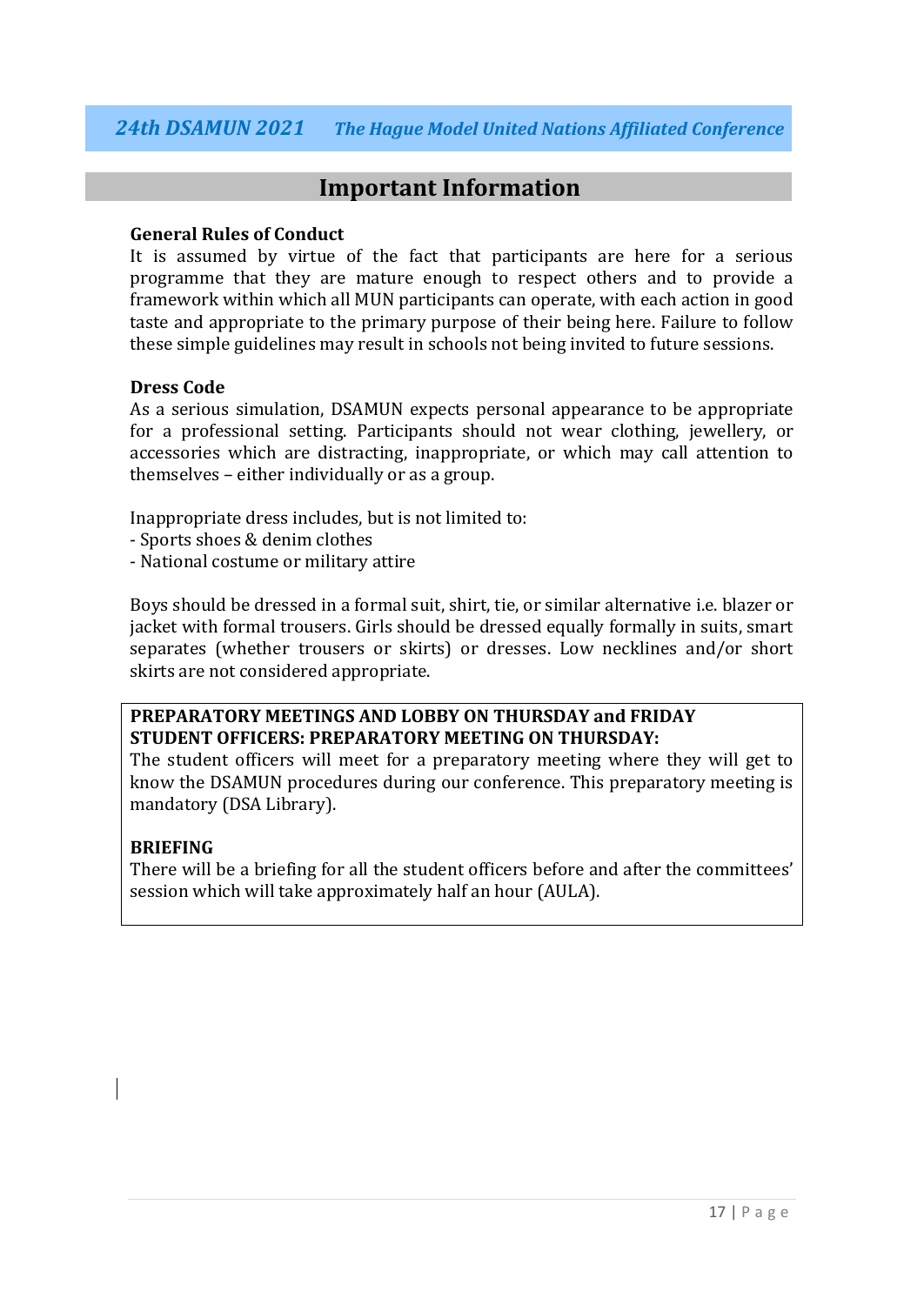#### **DSAMUN Conference ABC**

#### **Administrative Staff**

The function of the Administrative Staff is to ensure the smooth running of the conference. In the debate forums they have to control the flow of delegates in and out, maintain order during the debate. They are responsible for the transmission of notes between delegations and/or the podium and for counting the votes whenever required.

#### **Approval Panel**

The Resolution Processing is entirely digitalised. The Approval Panel for all committees will be in the computer room. Delegates must obtain 10 co-submitters for their draft resolution brought to the Registration Desk in the computer room/press room in digital form.

#### **Badges**

Take great care of your DSAMUN badge. If you do not have a badge, you will not be allowed into meetings or the General Assembly. A new badge can only be applied for at the Information Desk by a MUN-Director on behalf of the delegate. The delegate must pay a fee of EUR 5.00 at the time of request. Badge changes or new badges that are requested before 10:00 can be picked up after 14:00 from the information desk.

Badges will not be changed when minor spelling mistakes have been made with regards to the name of the delegate.

**Note: The badge is also your lunch ticket. So do not forget or lose the badge, bring it along to the conference and show it to admin staff to get your lunch packet.** 

#### **Buses and public transportation**

The Bus transport can only be provided for the El. Venizelos Airport on Sunday. The schools which are interested in using the buses to the airport on Sunday, please inform our postmistress (Mrs. Psychogiou) about your decision three weeks before the conference, so that we can book the coaches.

#### **Computers**

Resolutions have to be taken with you in printed version. Changes can only be done if you bring along your own computer and should be saved on a USB-stick which will be brought to the Registration desk and the Approval panel.

#### **Flags**

Every ambassador will get a flag of the country he/she presents.

#### **Mobile Phones/Portable Audio Equipment**

Cellular phones must be **switched off in all committees at all times**. Portable audio equipment must also be turned off during all meetings.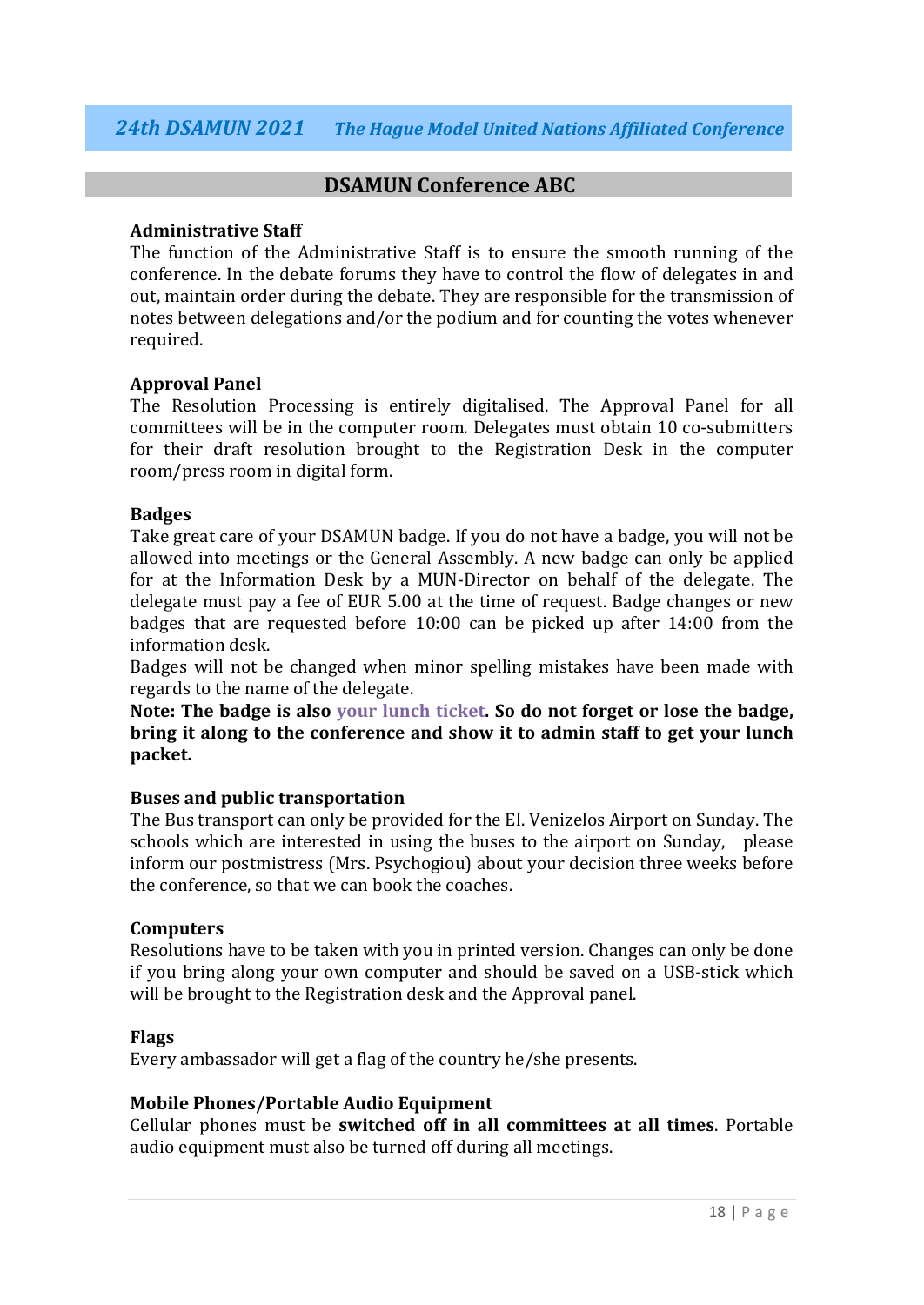#### **Notes/Communication within larger forums**

Each note must be written on **official and appropriate delegation stationery**. The name and the section of the receiving delegation must be clearly written on the front of the note. Notes will be screened and thrown away if they contain improper messages. Disciplinary action may be taken by the Administrative Staff or the Student Officers against any delegates abusing the system. There will be no messenger service between committees.

#### **Opening Ceremony**

The Opening Ceremony will take place in our assembly hall. There will be seating signs and delegates are kindly requested to the allocated seats.

There will be no admission after the start of the Opening Ceremony. Part of the Opening Ceremony will be speeches of ambassadors of the **embassies** in Athens as well as a speech of our headmistress. We expect the students to be attentive during the ceremony.

#### **Photocopying and Secretariat**

The Administrative Staff in the Secretariat provide several important services to the delegates. As many delegates want to use these services at the same time, the Secretariat is usually very busy. Delegates are therefore requested to be patient and cooperative. Approved resolutions will be copied automatically in sufficient numbers for the forums concerned, so that delegates need not concern themselves with this. Other photocopying, such as Country/Delegation stationary and other valid documents, will be done at EUR 0.10 per copy.

#### **Smoking Areas**

Smoking is not permitted anywhere on the school premises.

#### **Voting Placards**

A placard with the name of the delegation is provided on the basis of ONE per delegate. You need it for voting. Don't forget to bring it with you to all sessions. Lost placards will not be replaced.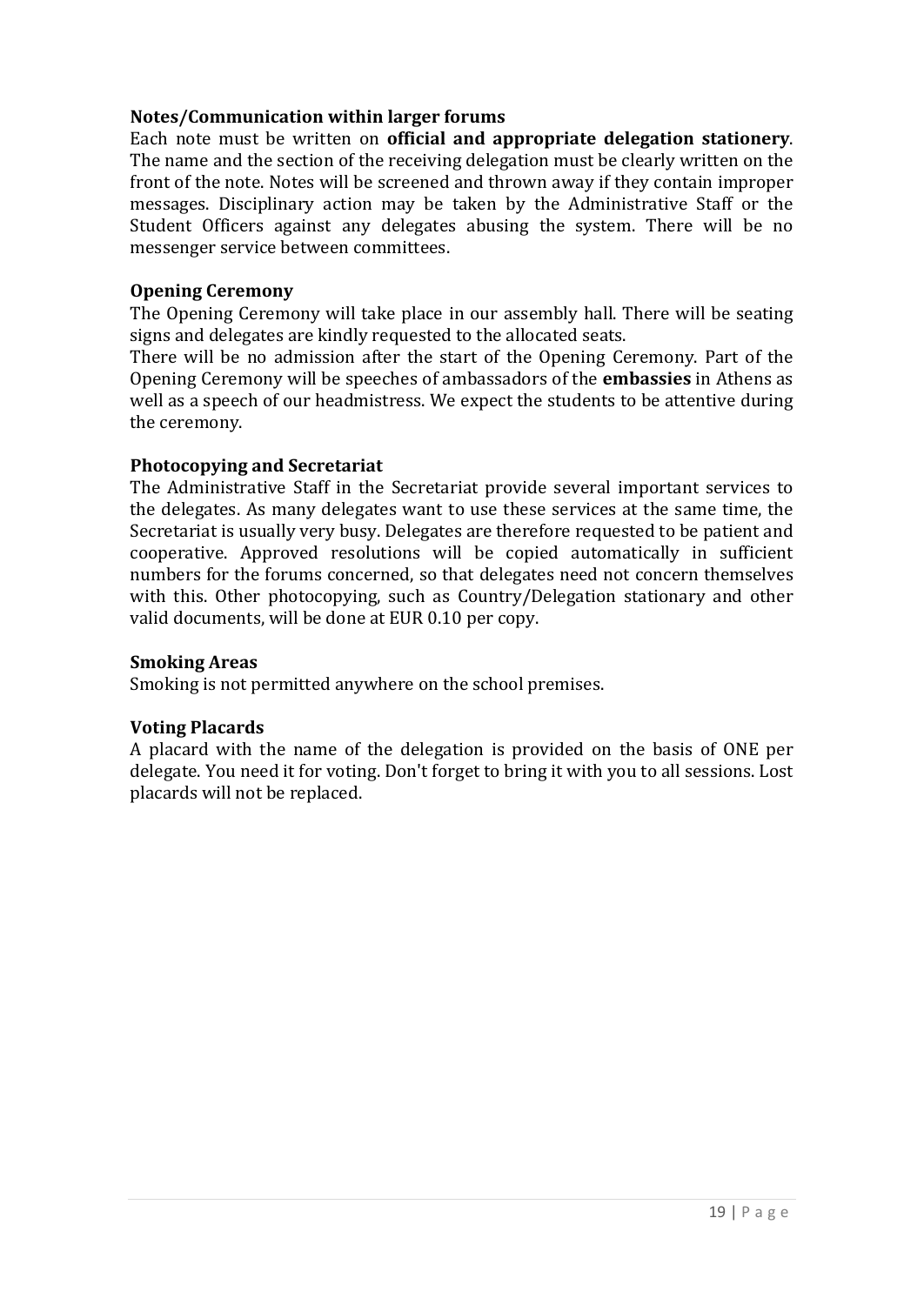#### **Procedure for processing resolutions**

The Procedure for processing resolutions through Approval Panel:

- **1.** Discuss **your draft resolution with other delegates during Lobbying and agree on additions, deletions or mergers.**
- **2.** Obtain a **co-submitter sheet** from your Chair and have it signed by a minimum number of delegates - you need **at least 10 signatures of different countries.**
- **3. Type up** the merged resolutions in the **computer room**. You have to register for a computer, register with the computer staff, type the resolutions (only **2 delegates per resolution**), register it again with the computer staff. They will give the resolution a **D-Number**.
- **4.** The **computer staff** will print out **2 copies**, one for your **Chair**, one for **you**.
- **5.** Go to your **Chair** and have it **approved**. Chairs will check the draft resolutions for consistency with the UN Charter and for plagiarism (copying from previous resolutions). If approved, the Chair will sign the draft resolution. He will keep one copy for himself.
- **6.** Go with the signed draft resolution to the **Approval Panel** (next computer room). **Register** with the **computer staff**. One teacher will correct grammar and spelling of the resolution **together with one delegate per resolution**.
- **7. Computer staff** will **register** the corrected version and give it an **A- (Approved).**
- **8. Computer staff** will print out **3 copies**: one for you, one for the computer staff, one for photocopying for the committee.
- **9.** Return to your committee, inform your Chair that your resolution has been approved and wait for it to be discussed.
- **10. Please observe the following rule:** You may **submit** or **co-submit** only one resolution on any one issue, i.e. you may sign altogether 3 resolutions, but on three different topics.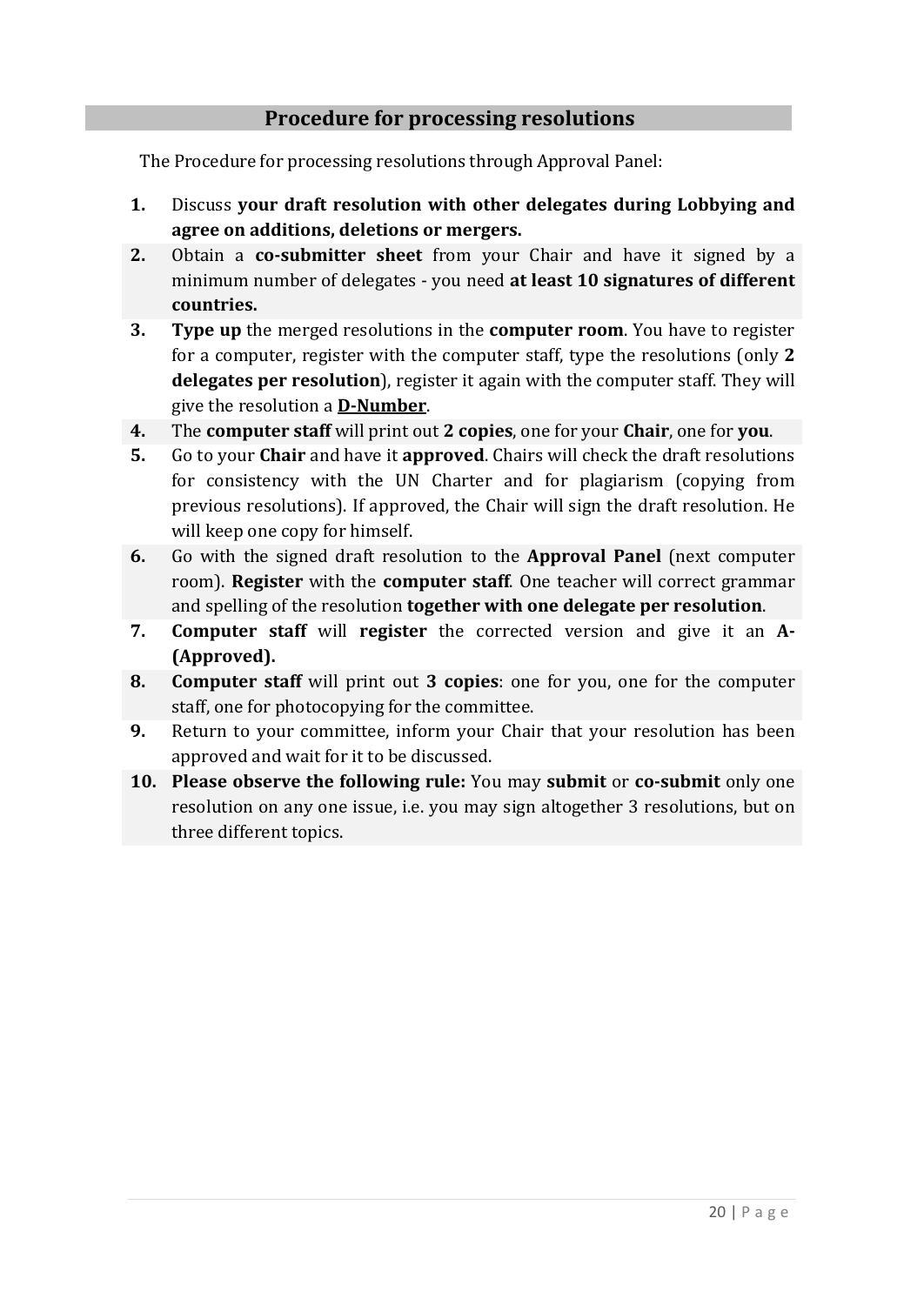#### **General rules**

**All delegates should be aware that the rules are intended to facilitate debate and to accord to all members their democratic right to voice an opinion. The Student Officers will apply the rules to this end and will not tolerate the abuse or misuse of the rules for obstructive or restrictive purposes.**

| <b>United Nations Charter</b>                                                 | Delegations should, at all times, act in accordance with<br>the articles and principles of the United Nations Charter<br>and the Universal Declaration of Human Rights.                                                                                                                                                                                                                                                                                                                                                                                                                                              |  |
|-------------------------------------------------------------------------------|----------------------------------------------------------------------------------------------------------------------------------------------------------------------------------------------------------------------------------------------------------------------------------------------------------------------------------------------------------------------------------------------------------------------------------------------------------------------------------------------------------------------------------------------------------------------------------------------------------------------|--|
| <b>Diplomacy</b>                                                              | Each delegate must act according to diplomatic norms,<br>including the duty to:<br>respect the decisions of the Chair at all times;<br>obtain the floor before speaking;<br>$\bullet$<br>stand when speaking;<br>$\bullet$<br>yield the floor when the Chair requests it;<br>$\bullet$<br>be courteous at all times;<br>$\bullet$<br>avoid the use of insulting or abusive language.                                                                                                                                                                                                                                 |  |
| <b>Opening Speeches</b>                                                       | Each delegation will have the floor of his/her committee<br>for one minute, before the committee commences with<br>lobbying. This should be treated as a serious occasion.<br>The delegation's opening speech must be representative<br>of their nation's policy on each of the committee's topics.                                                                                                                                                                                                                                                                                                                  |  |
| <b>Right of Reply to Opening</b><br><b>Speeches</b>                           | Following the delivery of seven opening speeches, two<br>rights of reply will be entertained by the President. Such<br>replies must refer to one of the preceding opening<br>speeches.                                                                                                                                                                                                                                                                                                                                                                                                                               |  |
| <b>Parliamentary Procedure</b>                                                | Expect where otherwise adapted<br><b>or</b><br>limited<br>by<br>conference by-laws, Robert's Rules of parliamentary<br>procedure are used.<br>In general, the Student Officers will know the proper<br>procedure, how to apply the rules. They are available to<br>give help and information and delegates should not be<br>afraid to ask for clarification or explanation of the rules.<br>This is most easily done by rising to a point of order, a<br>point of information to the Chair or a point of<br>parliamentary enquiry. At most conferences, such points<br>are not allowed to interrupt a speech.        |  |
| Powers of the President/<br><b>Formal</b><br>Chair<br>during<br><b>Debate</b> | The President/ Chair will propose the limitation of<br>debate time for each motion. When debate time has been<br>exhausted, the President/ Chair will proposes either the<br>extension of debate time or the closure of debate and<br>subsequent vote on the question being considered (the<br>Previous Question).<br>Since a high degree of consensus is aimed at, open debate<br>is the norm except on really contentious issues, where<br>the President/ Chair may propose closed debate.<br>The President/ Chair may, in the interest of debate or in<br>order to work towards consensus, call upon a particular |  |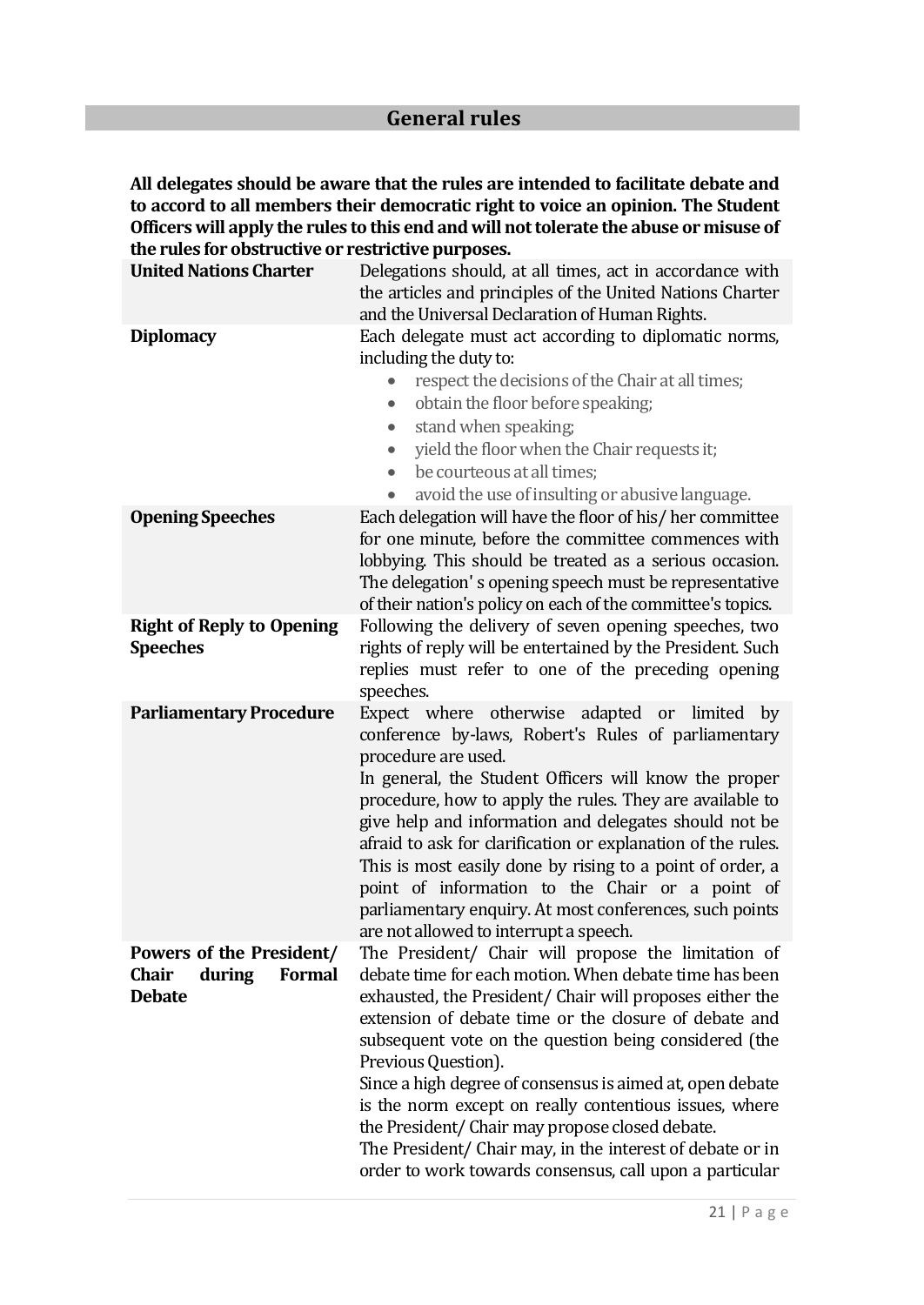|                                                                           | delegation to speak, even if they have not requested the<br>floor. The President/ Chair may also, for the same<br>purposes, restrict the speaking time of an individual<br>delegate. The limitations of debate time will include the<br>time taken for replies to points of information but will<br>not include the time taken for questions put to the<br>speaker or for other interruptions.<br>The President/ Chair will announce the guillotine time<br>(the absolute maximum debate time for any resolution)<br>to the assembly.<br>The President/ Chair may call recesses or adjournments.<br>A two-thirds vote against the Chairs decision is required<br>for such an appeal to be upheld.                                                |
|---------------------------------------------------------------------------|--------------------------------------------------------------------------------------------------------------------------------------------------------------------------------------------------------------------------------------------------------------------------------------------------------------------------------------------------------------------------------------------------------------------------------------------------------------------------------------------------------------------------------------------------------------------------------------------------------------------------------------------------------------------------------------------------------------------------------------------------|
| Quorum                                                                    | A majority of the total membership of each forum shall<br>constitute a quorum.                                                                                                                                                                                                                                                                                                                                                                                                                                                                                                                                                                                                                                                                   |
| <b>Amendments</b><br>the<br>to<br><b>Agenda &amp; to Resolutions</b>      | Amendments can only be submitted by a speaker who<br>has the floor. Proposed amendments to the agenda may<br>be submitted in each forum at the start of business. The<br>purpose of proposed amendments to the resolutions is to<br>improve the resolution with the object of achieving a<br>wider consensus. When an amendment is moved to a<br>proposal, the amendment is voted on before the vote is<br>taken on the main motion. If a second amendment<br>(amendment to the amendment) is moved, it will be<br>voted on before the vote is taken on the main<br>amendment. If the adoption of the second amendment<br>necessarily implies the acceptance or rejection of the first<br>amendment, the first amendment is not put to the vote. |
| Referring a Resolution or<br>Question                                     | A resolution or question may be referred to another<br>Council, Commission or Committee e.g. to the Security<br>Council. The desirability of referral is debatable. It<br>requires a majority vote.                                                                                                                                                                                                                                                                                                                                                                                                                                                                                                                                              |
| <b>Reconsideration</b><br>and<br><b>Tabling</b>                           | Once a resolution has been formally adopted or rejected<br>by a vote of the assembly concerned, it may only be<br>reconsidered after all business on the agenda has been<br>dealt with, and normally requires a two-thirds majority<br>in favor of reconsideration.<br>Tabling, or laying a resolution on the table temporarily<br>disposes of it. A motion to table a resolution is not<br>debatable and requires only a simple majority in favor. A<br>two-thirds majority is needed to take matters from the<br>table, however.                                                                                                                                                                                                               |
| Yielding the Floor to the<br>other delegations<br><b>Rising to Points</b> | The floor may be yielded by one delegation to another<br>only once consecutively.<br>A Point of Personal Privilege must refer to the<br>comfort and well being of the delegate. It may not<br>refer to the content of any speech and may only<br>interrupt a speaker if the speech is inaudible.<br>A Point of Order may relate to procedural<br>matters only.                                                                                                                                                                                                                                                                                                                                                                                   |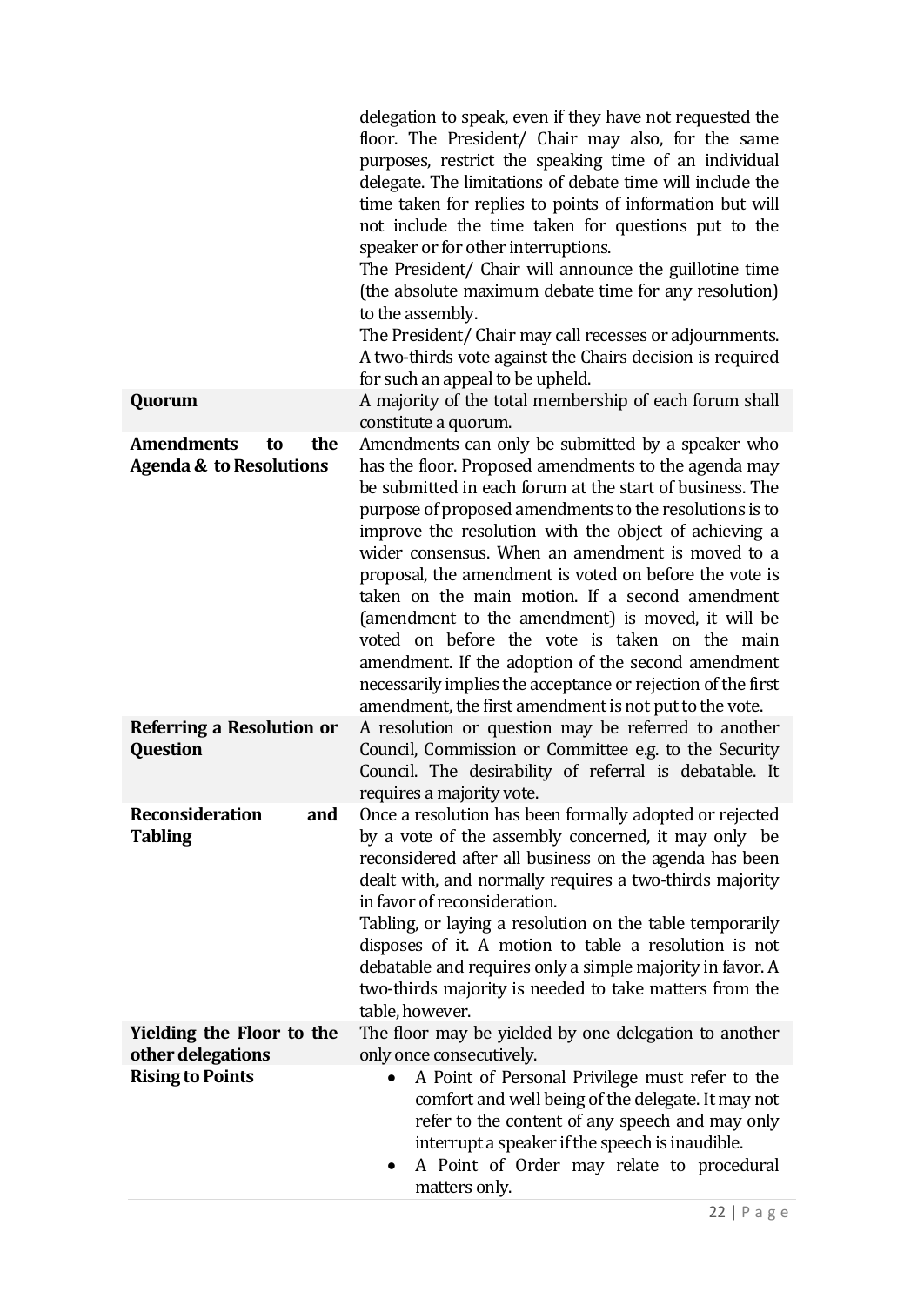|                              | A Point of Information may be directed to the<br>Chair or to the speaker who has the floor if he has<br>indicated that he is willing to yield to points of<br>information. A point of information must be<br>formulated as a question, although a short<br>introductory statement of reference may precede<br>the question A. Follow-up question or series of<br>questions from the same questioner are usually<br>not in order.<br>A Point of Parliamentary Enquiry is a point of<br>$\bullet$<br>information directed to the Chair concerning the<br>rules of procedure.<br>A speech may not be interrupted by any point<br>$\bullet$<br>except a point of personal privilege referring to<br>audibility.<br>All other points are dealt with only when the<br>$\bullet$               |
|------------------------------|-----------------------------------------------------------------------------------------------------------------------------------------------------------------------------------------------------------------------------------------------------------------------------------------------------------------------------------------------------------------------------------------------------------------------------------------------------------------------------------------------------------------------------------------------------------------------------------------------------------------------------------------------------------------------------------------------------------------------------------------------------------------------------------------|
|                              | speaker yields the floor either to points of<br>information to another delegate, or to the<br>President/Chair.                                                                                                                                                                                                                                                                                                                                                                                                                                                                                                                                                                                                                                                                          |
| <b>The Previous Question</b> | Moving the Previous Question calls for the closure of<br>debate and for a vote to be taken on the motion pending.<br>It may be moved by the President/ Chair or a speaker<br>who has the floor.                                                                                                                                                                                                                                                                                                                                                                                                                                                                                                                                                                                         |
| <b>Voting</b>                | Only member states of the United Nations may<br>$\bullet$<br>vote. In the event of a close result, the President/<br>Chair may institute a roll-call vote, in which each<br>member's name is called in turn and its vote<br>recorded.<br>After the President/ Chair has announced the<br>$\bullet$<br>start of voting procedures, no interruptions will<br>be allowed except for points of order connected<br>with the actual conduct of the voting.<br>Abstentions do not count either for or against the<br>adoption of a motion, i.e. a resolution will pass if<br>the number for exceeds the number against<br>regardless of the number of abstentions.<br>Veto Rights: The Security Council will apply the<br>special provisions concerning voting as stated in<br>the UN Charter. |